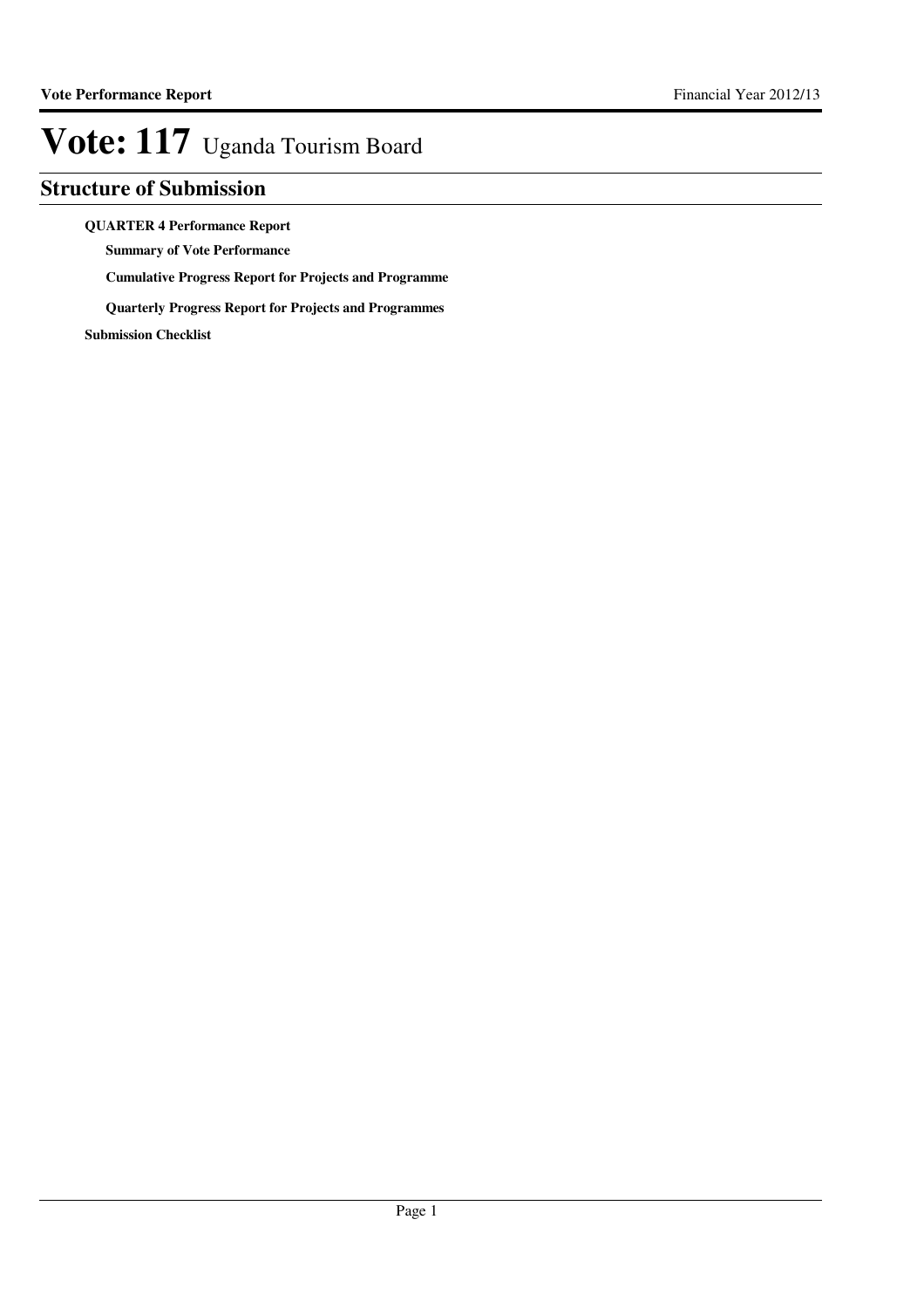## **QUARTER 4: Highlights of Vote Performance**

## *V1: Summary of Issues in Budget Execution*

*This section provides an overview of Vote expenditure* 

**(i) Snapshot of Vote Releases and Expenditures**

Table V1.1 below summarises cumulative releases and expenditures by the end of the quarter:

### **Table V1.1: Overview of Vote Expenditures (UShs Billion)**

| (i)                          | <i>Excluding Arrears, Taxes</i> | Approved<br><b>Budget</b> | <b>Cashlimits</b><br>by End | <b>Released</b><br>by End | <b>Spent by</b><br>End Jun | % Budget<br><b>Released</b> | <b>Spent</b> | % Budget % Releases<br><b>Spent</b> |
|------------------------------|---------------------------------|---------------------------|-----------------------------|---------------------------|----------------------------|-----------------------------|--------------|-------------------------------------|
|                              | Wage                            | 0.390                     | N/A                         | 0.390                     | 0.390                      | 100.0%                      | 100.0%       | 100.0%                              |
| Recurrent                    | Non Wage                        | 0.936                     | 1.423                       | 0.936                     | 0.936                      | 100.0%                      | 100.0%       | 100.0%                              |
|                              | GoU                             | 0.093                     | 0.063                       | 0.063                     | 0.059                      | 67.9%                       | 62.8%        | 92.5%                               |
| Development                  | Donor $*$                       | 0.000                     | N/A                         | 0.000                     | 0.000                      | N/A                         | N/A          | N/A                                 |
|                              | <b>GoU</b> Total                | 1.419                     | 1.487                       | 1.389                     | 1.384                      | $97.9\%$                    | $97.5\%$     | $99.6\%$                            |
|                              | <b>Total GoU+Donor (MTEF)</b>   | 1.419                     | N/A                         | 1.389                     | 1.384                      | 97.9%                       | $97.5\%$     | 99.6%                               |
| ( <i>ii</i> ) Arrears        | Arrears                         | 0.000                     | N/A                         | 0.000                     | 0.000                      | N/A                         | N/A          | N/A                                 |
| and Taxes                    | $Taxes**$                       | 0.000                     | N/A                         | 0.000                     | 0.000                      | N/A                         | N/A          | N/A                                 |
|                              | <b>Total Budget</b>             | 1.419                     | 1.4867334                   | 1.389                     | 1.384                      | $97.9\%$                    | $97.5\%$     | $99.6\%$                            |
| <i>(iii)</i> Non Tax Revenue |                                 | 0.400                     | N/A                         | 0.000                     | 0.000                      | $0.0\%$                     | $0.0\%$      | N/A                                 |
|                              | <b>Grand Total</b>              | 1.819                     | 1.4867334                   | 1.389                     | 1.384                      | 76.4%                       | 76.1%        | $99.6\%$                            |
|                              | Excluding Taxes, Arrears        | 1.819                     | 1.4867334                   | 1.389                     | 1.384                      | 76.4%                       | 76.1%        | 99.6%                               |

*\* Donor expenditure information available*

*\*\* Non VAT taxes on capital expenditure*

The table below shows cumulative releases and expenditures to the Vote by Vote Function :

### **Table V1.2: Releases and Expenditure by Vote Function\***

| <b>Billion Uganda Shillings</b> | Approved Released<br><b>Budget</b> |      | <b>Spent</b> | Released | % Budget % Budget<br>Spent | $\%$<br>Releases<br><i>Spent</i> |
|---------------------------------|------------------------------------|------|--------------|----------|----------------------------|----------------------------------|
| VF:0653 Tourism Services        | 1.82                               | 1.39 | 1.38         | 76.4%    | $76.1\%$                   | 99.6%                            |
| <b>Total For Vote</b>           | 1.82                               | 1.39 | 1.38         | 76.4%    | $76.1\%$                   | 99.6%                            |

*\* Excluding Taxes and Arrears*

### **(ii) Matters to note in budget execution**

The variance in expenditure was mainly due to delay in gazzetting of the Tourism Regulations. UTB also didn't receive 100% release therefore some outputs could not be achieved

### **Table V1.3: High Unspent Balances and Over-Expenditure in the Domestic Budget (Ushs Bn)**

| (i) Major unpsent balances                                  |  |
|-------------------------------------------------------------|--|
|                                                             |  |
| (ii) Expenditures in excess of the original approved budget |  |
|                                                             |  |

*\* Excluding Taxes and Arrears*

*V2: Performance Highlights*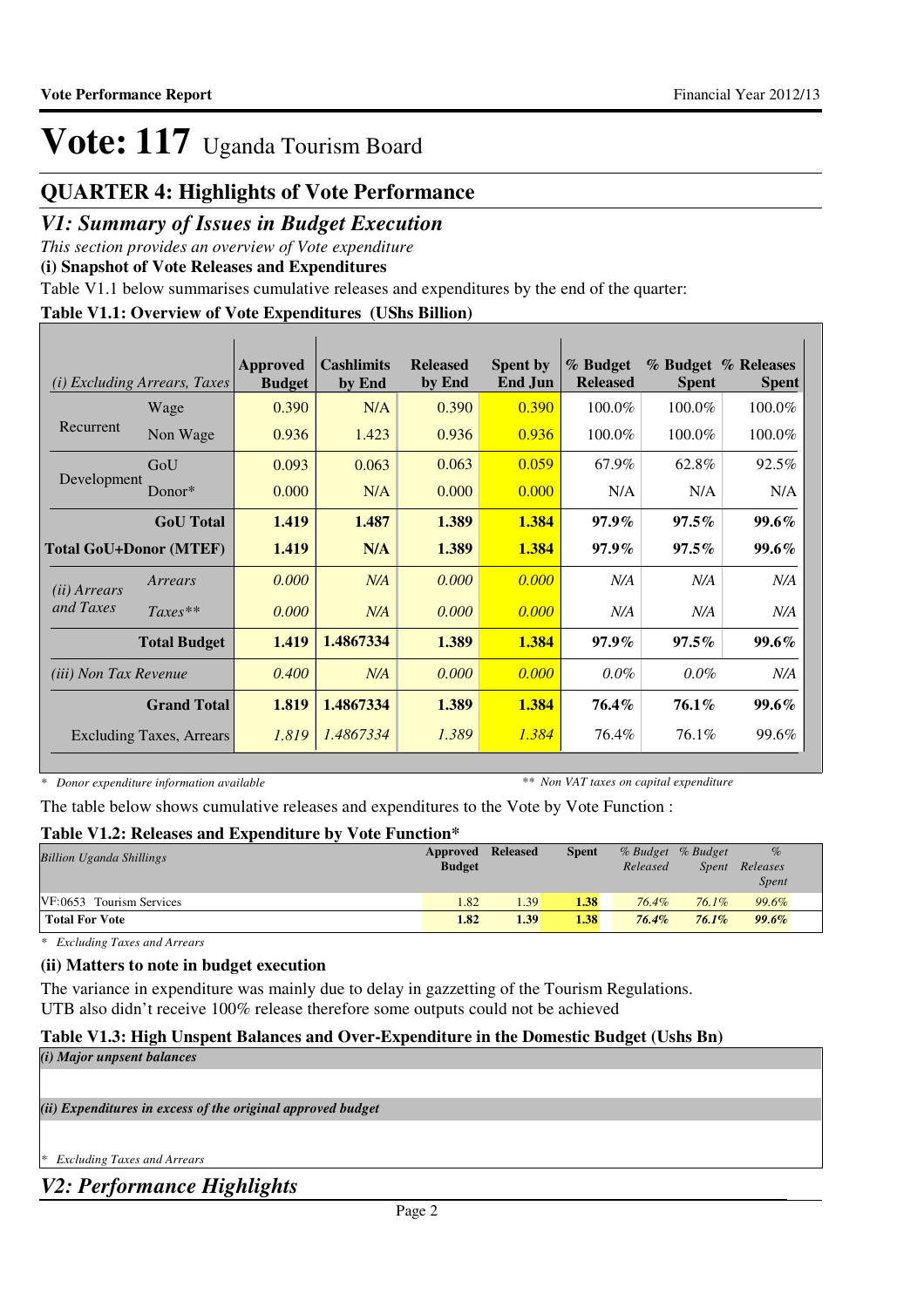## **QUARTER 4: Highlights of Vote Performance**

*This section provides highlights of output performance, focusing on key outputs and actions impelemented to improve section performance.*

### **Table V2.1: Key Vote Output Indicators and Expenditures\***

| <i>Vote, Vote Function</i><br><b>Key Output</b>                    | <b>Approved Budget and</b><br><b>Planned outputs</b>                        |       | <b>Cumulative Expenditure</b><br>and Performance                                                                                                                                                                                                                                                                                      |       | <b>Status and Reasons for</b><br>any Variation from Plans |        |
|--------------------------------------------------------------------|-----------------------------------------------------------------------------|-------|---------------------------------------------------------------------------------------------------------------------------------------------------------------------------------------------------------------------------------------------------------------------------------------------------------------------------------------|-------|-----------------------------------------------------------|--------|
| <b>Vote Function: 0653 Tourism Services</b>                        |                                                                             |       |                                                                                                                                                                                                                                                                                                                                       |       |                                                           |        |
| Output: 065303                                                     | Quality Assurance (Inspection, Registration, Licenses, Class. & Monitoring) |       |                                                                                                                                                                                                                                                                                                                                       |       |                                                           |        |
| <i>Description of Performance:</i> Classifiy and grade hospitality | facilities                                                                  |       | -UTB undertook Registration of delay in gazzetting of the<br><b>Tourism Regulations</b><br>Tourism Service Providers; 10<br>tour operators were registered.<br>UTB also liaised with MTWA<br>to inspect 4 cars and<br>recommended for PMO license<br>from the Ministry of Works and<br>Transport to enable them get tax<br>exemptions |       |                                                           |        |
| Performance Indicators:                                            |                                                                             |       |                                                                                                                                                                                                                                                                                                                                       |       |                                                           |        |
| No. of tourist facilities<br>classified and graded                 | 200                                                                         |       | $\mathbf{0}$                                                                                                                                                                                                                                                                                                                          |       |                                                           |        |
| Output Cost:                                                       | UShs Bn:                                                                    | 0.069 | UShs Bn:                                                                                                                                                                                                                                                                                                                              | 0.069 | % Budget Spent:                                           | 100.0% |
| <b>Vote Function Cost</b>                                          | <b>UShs Bn:</b>                                                             |       | 1.819 UShs Bn:                                                                                                                                                                                                                                                                                                                        |       | 1.384 % Budget Spent:                                     | 76.1%  |
| <b>Cost of Vote Services:</b>                                      | UShs Bn:                                                                    |       | $1.819$ UShs Bn:                                                                                                                                                                                                                                                                                                                      |       | 1.384 $%$ Budget Spent:                                   | 76.1%  |

*\* Excluding Taxes and Arrears*

This year the Uganda space at ITB Berlin was increased from 56sqm to 120sqm, 22 companies exhibited including the Uganda Wildlife Authority and Civil Aviation Authority. Uganda also hosted of the East African Community Cocktail and Hon Maria Mutagamba was the chief guest. UTB also engaged Ndere Dance Troupe provided professional cultural performances at the Uganda stand which attracted crowds and left a memorable impact at ITB. Uganda won the 5th Best Exhibitor Award out of over 40 African exhibitors.UTB was invited to exhibit and give presentations at several meetings, conventions and business forums highlighting UTB's valuable efforts in promoting Uganda

#### **Table V2.2: Implementing Actions to Improve Vote Performance**

| <b>Planned Actions:</b>                                                                                                                                                   | <b>Actual Actions:</b>                                                                                                                  | <b>Reasons for Variation</b>               |
|---------------------------------------------------------------------------------------------------------------------------------------------------------------------------|-----------------------------------------------------------------------------------------------------------------------------------------|--------------------------------------------|
| Vote: 117 Uganda Tourism Board                                                                                                                                            |                                                                                                                                         |                                            |
| Vote Function: 06.53 Tourism Services                                                                                                                                     |                                                                                                                                         |                                            |
| Re-open negotiations with MoFPED and<br>MoLG on the possibility of commencing<br>the levy, prepare a white paper for Cabinet<br>and Parliament consideration and approval | UTB undertook a study on Introduction N/A<br>of The Lezy. Negotiations are in<br>progress for the possibility of<br>commencing the levy |                                            |
|                                                                                                                                                                           | The Regulations are ready and are<br>waiting publication.                                                                               | N/A                                        |
|                                                                                                                                                                           | <b>No action</b>                                                                                                                        | No funds were available to hire new staff. |

### *V3: Details of Releases and Expenditure*

*This section provides a comprehensive summary of the outputs delivered by the Vote and further details of Vote expenditures by Vote Function and Expenditure Item.*

#### **Table V3.1: GoU Releases and Expenditure by Output\***

| <b>Billion Uganda Shillings</b> | <b>Approved Released</b><br><b>Budget</b> | <b>Spent</b> | $%$ GoU<br>Budget | $%$ GoU<br>Budget | $%$ GoU<br>Releases |
|---------------------------------|-------------------------------------------|--------------|-------------------|-------------------|---------------------|
|                                 |                                           |              | Released          | Spent             | <i>Spent</i>        |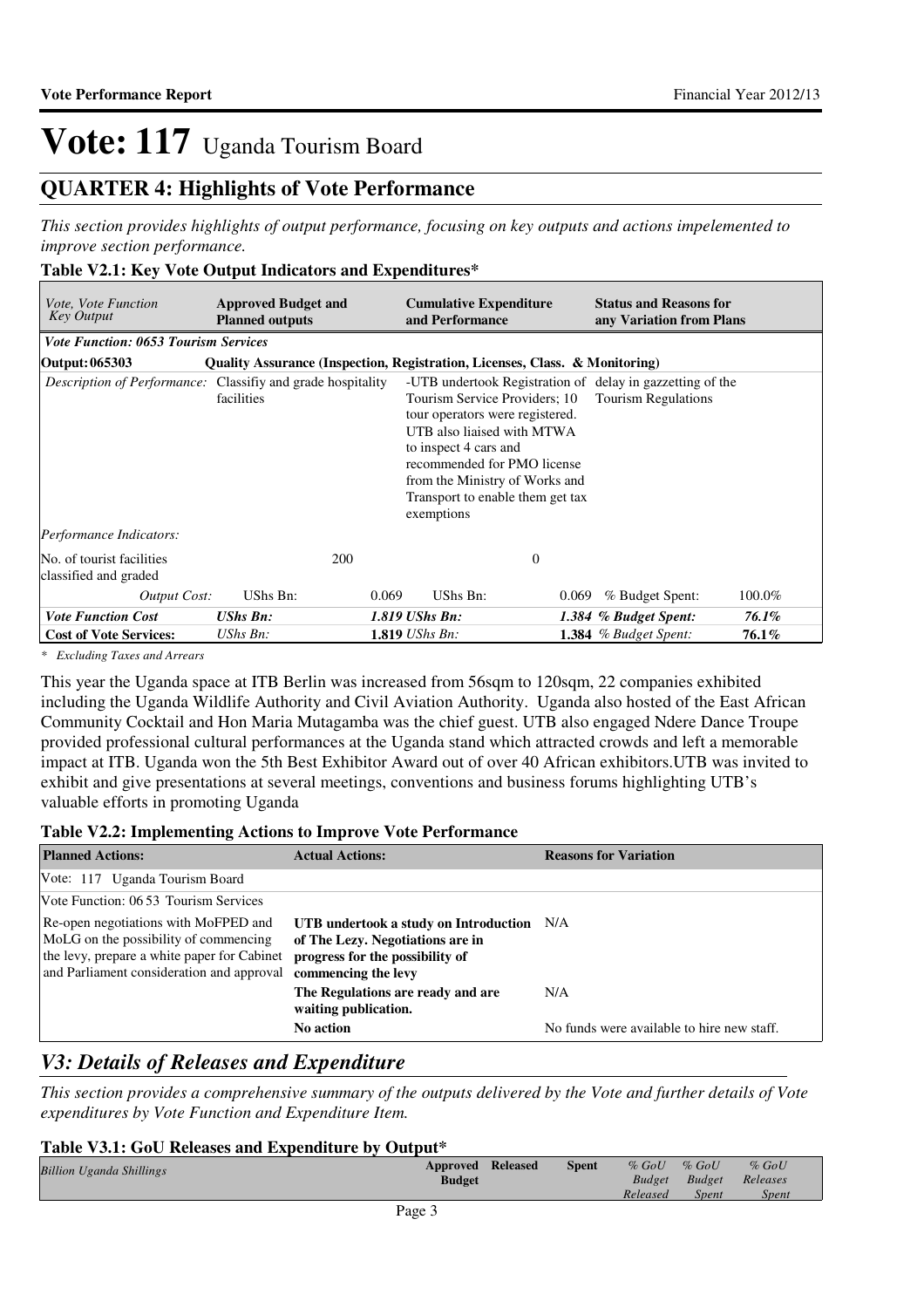## **QUARTER 4: Highlights of Vote Performance**

| 1.42 | 1.39 | 1.38 | $97.9\%$  | 97.5%     | 99.6%     |
|------|------|------|-----------|-----------|-----------|
| 1.33 | 1.33 | 1.33 | $100.0\%$ | $100.0\%$ | $100.0\%$ |
| 0.24 | 0.24 | 0.24 | $100.0\%$ | 99.9%     | 99.9%     |
| 0.03 | 0.03 | 0.03 | $100.0\%$ | $100.0\%$ | 100.0%    |
| 0.07 | 0.07 | 0.07 | $100.0\%$ | $100.0\%$ | $100.0\%$ |
|      |      |      |           |           |           |
| 0.98 | 0.98 | 0.98 | $100.0\%$ | $100.0\%$ | $100.0\%$ |
| 0.09 | 0.06 | 0.06 | 67.9%     | 62.8%     | $92.5\%$  |
| 0.04 | 0.03 | 0.03 | 71.4%     | 71.4%     | $100.0\%$ |
| 0.05 | 0.03 | 0.03 | $65.1\%$  | 56.1%     | 86.1%     |
| 1.42 | 1.39 | 1.38 | $97.9\%$  | 97.5%     | 99.6%     |
|      |      |      |           |           |           |

*\* Excluding Taxes and Arrears*

### **Table V3.2: 2012/13 GoU Expenditure by Item**

| <b>Billion Uganda Shillings</b>                           | <b>Approved</b><br><b>Budget</b> | <b>Releases</b> | <b>Expend-</b><br>iture | % Budged<br><b>Released</b> | % Budget<br><b>Spent</b> | %Releases<br><b>Spent</b> |
|-----------------------------------------------------------|----------------------------------|-----------------|-------------------------|-----------------------------|--------------------------|---------------------------|
| <b>Output Class: Outputs Provided</b>                     | 1.33                             | 1.33            | 1.33                    | 100.0%                      | 100.0%                   | 100.0%                    |
| 211101 General Staff Salaries                             | 0.39                             | 0.00            | 0.00                    | 0.0%                        | 0.0%                     | N/A                       |
| 211102 Contract Staff Salaries (Incl. Casuals, Temporary) | 0.00                             | 0.39            | 0.39                    | N/A                         | N/A                      | 100.0%                    |
| 211103 Allowances                                         | 0.08                             | 0.08            | 0.08                    | 100.0%                      | 100.0%                   | 100.0%                    |
| 212101 Social Security Contributions (NSSF)               | 0.06                             | 0.06            | 0.06                    | 100.0%                      | 100.0%                   | 100.0%                    |
| 213004 Gratuity Payments                                  | 0.09                             | 0.09            | 0.09                    | 100.0%                      | 100.0%                   | 100.0%                    |
| 221001 Advertising and Public Relations                   | 0.16                             | 0.16            | 0.16                    | 100.0%                      | 100.0%                   | 100.0%                    |
| 221002 Workshops and Seminars                             | 0.01                             | 0.01            | 0.01                    | 100.0%                      | 100.0%                   | 100.0%                    |
| 221003 Staff Training                                     | 0.01                             | 0.01            | 0.01                    | 100.0%                      | 100.0%                   | 100.0%                    |
| 221005 Hire of Venue (chairs, projector etc)              | 0.02                             | 0.02            | 0.02                    | 100.0%                      | 100.0%                   | 100.0%                    |
| 221006 Commissions and Related Charges                    | 0.02                             | 0.02            | 0.02                    | 100.0%                      | 100.0%                   | 100.0%                    |
| 221007 Books, Periodicals and Newspapers                  | 0.01                             | 0.01            | 0.01                    | 100.0%                      | 100.0%                   | 100.0%                    |
| 221008 Computer Supplies and IT Services                  | 0.02                             | 0.02            | 0.02                    | 100.0%                      | 100.0%                   | 100.0%                    |
| 221009 Welfare and Entertainment                          | 0.02                             | 0.02            | 0.02                    | 100.0%                      | 100.0%                   | 100.0%                    |
| 221011 Printing, Stationery, Photocopying and Binding     | 0.03                             | 0.03            | 0.03                    | 100.0%                      | 98.8%                    | 98.8%                     |
| 221016 IFMS Recurrent Costs                               | 0.02                             | 0.02            | 0.02                    | 100.0%                      | 100.0%                   | 100.0%                    |
| 222001 Telecommunications                                 | 0.01                             | 0.01            | 0.01                    | 100.0%                      | 100.0%                   | 100.0%                    |
| 222002 Postage and Courier                                | 0.00                             | 0.00            | 0.00                    | 100.0%                      | 100.0%                   | 100.0%                    |
| 222003 Information and Communications Technology          | 0.01                             | 0.01            | 0.01                    | 100.0%                      | 100.0%                   | 100.0%                    |
| 223003 Rent - Produced Assets to private entities         | 0.17                             | 0.17            | 0.17                    | 100.0%                      | 100.0%                   | 100.0%                    |
| 223004 Guard and Security services                        | 0.01                             | 0.01            | 0.01                    | 100.0%                      | 100.0%                   | 100.0%                    |
| 223005 Electricity                                        | 0.01                             | 0.01            | 0.01                    | 100.0%                      | 100.0%                   | 100.0%                    |
| 223006 Water                                              | 0.00                             | 0.00            | 0.00                    | 100.0%                      | 100.0%                   | 100.0%                    |
| 225001 Consultancy Services- Short-term                   | 0.04                             | 0.04            | 0.04                    | 100.0%                      | 100.0%                   | 100.0%                    |
| 227001 Travel Inland                                      | 0.04                             | 0.04            | 0.04                    | 100.0%                      | 99.9%                    | 99.9%                     |
| 227002 Travel Abroad                                      | 0.02                             | 0.02            | 0.02                    | 100.0%                      | 100.0%                   | 100.0%                    |
| 227003 Carriage, Haulage, Freight and Transport Hire      | 0.02                             | 0.02            | 0.02                    | 100.0%                      | 100.0%                   | 100.0%                    |
| 227004 Fuel, Lubricants and Oils                          | 0.05                             | 0.05            | 0.05                    | 100.0%                      | 100.0%                   | 100.0%                    |
| 228001 Maintenance - Civil                                | 0.01                             | 0.01            | 0.01                    | 100.0%                      | 100.0%                   | 100.0%                    |
| 228002 Maintenance - Vehicles                             | 0.01                             | 0.01            | 0.01                    | 100.0%                      | 100.0%                   | 100.0%                    |
| 228003 Maintenance Machinery, Equipment and Furniture     | 0.01                             | 0.01            | 0.01                    | 100.0%                      | 100.0%                   | 100.0%                    |
| 228004 Maintenance Other                                  | 0.01                             | 0.01            | 0.01                    | 100.0%                      | 99.8%                    | 99.8%                     |
| <b>Output Class: Capital Purchases</b>                    | 0.09                             | 0.06            | 0.06                    | 67.9%                       | 62.8%                    | 92.5%                     |
| 231005 Machinery and Equipment                            | 0.04                             | 0.03            | 0.03                    | 71.4%                       | 71.4%                    | 100.0%                    |
| 231006 Furniture and Fixtures                             | 0.05                             | 0.03            | 0.03                    | 65.1%                       | 56.1%                    | 86.1%                     |
| <b>Grand Total:</b>                                       | 1.42                             | 1.39            | 1.38                    | 97.9%                       | $97.5\%$                 | 99.6%                     |
| <b>Total Excluding Taxes and Arrears:</b>                 | 1.42                             | 1.39            | 1.38                    | $97.9\%$                    | 97.5%                    | 99.6%                     |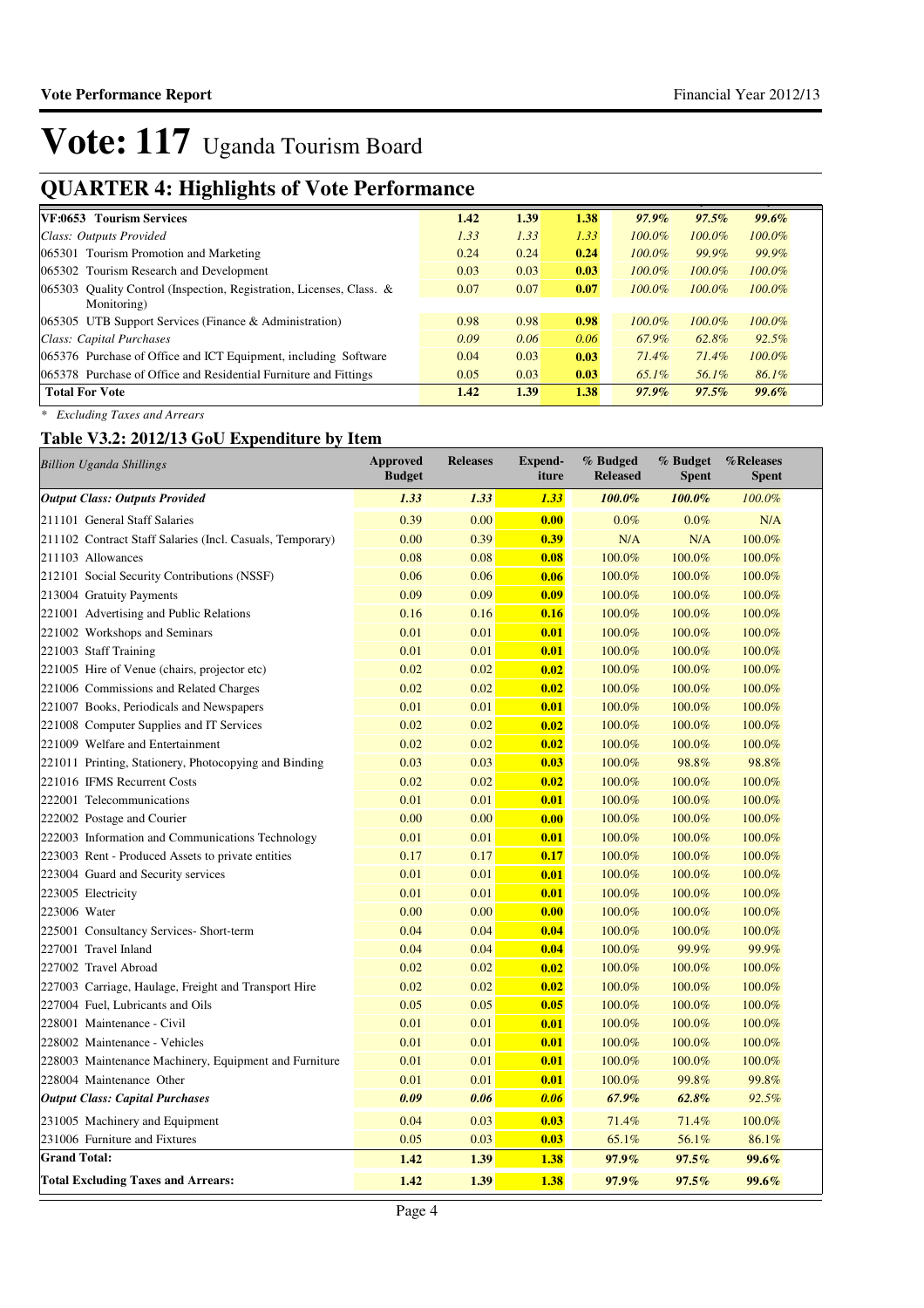## **QUARTER 4: Highlights of Vote Performance**

### **Table V3.3: GoU Releases and Expenditure by Project and Programme\***

| Table <i>volot</i> Goo Kertasts and Expenditure by Froject and Frogramme |               |                 |              |               |               |              |
|--------------------------------------------------------------------------|---------------|-----------------|--------------|---------------|---------------|--------------|
| <b>Billion Uganda Shillings</b>                                          | Approved      | <b>Released</b> | <b>Spent</b> | $%$ GoU       | $%$ GoU       | $%$ GoU      |
|                                                                          | <b>Budget</b> |                 |              | <b>Budget</b> | <b>Budget</b> | Releases     |
|                                                                          |               |                 |              | Released      | <i>Spent</i>  | <i>Spent</i> |
| <b>VF:0653 Tourism Services</b>                                          | 1.42          | 1.39            | 1.38         | $97.9\%$      | $97.5\%$      | <b>99.6%</b> |
| <b>Recurrent Programmes</b>                                              |               |                 |              |               |               |              |
| 01<br>Headquarters                                                       | 1.33          | 1.33            | 1.33         | $100.0\%$     | $100.0\%$     | $100.0\%$    |
| <b>Development Projects</b>                                              |               |                 |              |               |               |              |
| Support to Uganda Tourism Board<br>1127                                  | 0.09          | 0.06            | 0.06         | 67.9%         | 62.8%         | $92.5\%$     |
| <b>Total For Vote</b>                                                    | 1.42          | 1.39            | 1.38         | $97.9\%$      | $97.5\%$      | 99.6%        |

*\* Excluding Taxes and Arrears*

**Table V3.4: Donor Releases and Expenditure by Project and Programme\***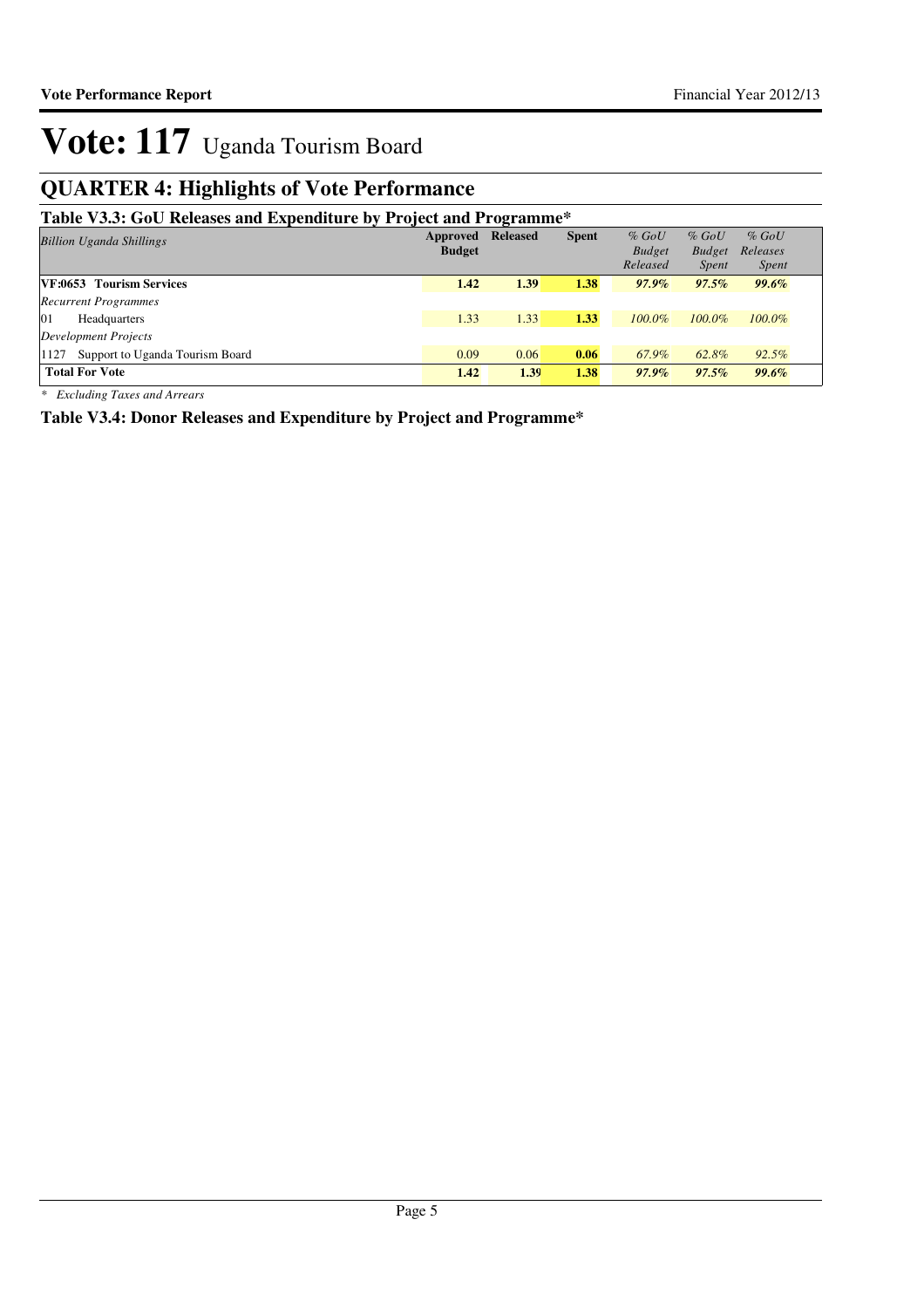## **QUARTER 4: Cumulative Outputs and Expenditure by End of Quarter**

| <b>Annual Planned Outputs and Cumulative Outputs Achieved by End of</b> | Cumulative Expenditures made by the End of the Quarter to |               |
|-------------------------------------------------------------------------|-----------------------------------------------------------|---------------|
| <b>Ouarter</b> (Quantity and Location)                                  | <b>Deliver Cumulative Outputs</b>                         | UShs Thousand |

#### **Vote Function: 0653 Tourism Services**

*Recurrent Programmes*

#### *Programme 01 Headquarters*

*Outputs Provided*

#### **06 5301 Tourism Promotion and Marketing Output:**

#### *Annual Planned Outputs:*

1,000 assorted promotional materials produced and/or distributed worldwide;

Participate in 1international tourism fairs, 1domestic events and fairs;

Organize 1 site activation trip for international media and tour operators

Organize the World Tourism day celebrations

*Cumulatie Outputs Achieved by the end of the Quarter:*

**UTB distributed over 10,000 promotional materials, including DVDs, brochures and guides on Uganda's Tourism Products.**

**UTB also partnered with the several private and public sectors in several domestic events including the following;**

**•Bunyoro Kitara Tourism Expo, 10th -16th June 2013 : UTB was invited to participate in the Bunyoro- Kitara Kingdom Tourism, Trade and Agricultural Expo that took place in Hoima district with other participators like UWA,NFA,CNOOC,COKE COLA,TRAID LINKS,MUKWANO,NILE BROWERIES and other business people from Kenya and around the country. The main objectives of the expo was to case the tourism potential that Bunyoro-Kitara Kingdom offers to the industry( Murchison falls NP, Semliki national park, Budongo game reserve, bird- butterfly watching, nature walks and above all special culture.**

**•Martyrs Day Celebrations, Namugongo Martyrs Shrine 1st -3rd June 2013 UTB together with UWA(Uganda Wildlife Authority) exhibited from 1st June -3rd June 2013 at the Catholic shrine at the delegates' registration point, exhibiting and distributing the Martyrs Trail brochures, UTB DVD's and brochures.** 

**•Kagulu Hill Climbing Challenge, 10th- 12th May 201 3 Kagulu hill climbing challenge was organized by the Busoga Tourism Initiative (BTI), as yet another effort to promote Tourism in Busoga.Uganda Tourism Board (UTB) exhibited at the stand and this brought extra mileage to tourism. We disseminated tourism information and distributed brochures ("Uganda an elegant adventure"), posters (about Tombs, Birds, adventure, wildlife, Eye magazine, brochures of attractions in Busoga, culture etc.**

NO VARIATION *Reasons for Variation in performance*

| <b>Item</b>                                              | <b>Spent</b> |
|----------------------------------------------------------|--------------|
| 221001 Advertising and Public Relations                  | 159,200      |
| 221005 Hire of Venue (chairs, projector etc)             | 12,400       |
| 221009 Welfare and Entertainment                         | 10,000       |
| 221011 Printing, Stationery, Photocopying and<br>Binding | 11,158       |
| 225001 Consultancy Services- Short-term                  | 2.000        |
| 227001 Travel Inland                                     | 7.981        |
| 227002 Travel Abroad                                     | 16,000       |
| 227003 Carriage, Haulage, Freight and Transport          | 16,000       |
| Hire                                                     |              |
| 227004 Fuel, Lubricants and Oils                         | 8.500        |

| <b>Total</b>              | 243,239  |
|---------------------------|----------|
| <b>Wage Recurrent</b>     | 0        |
| <b>Non Wage Recurrent</b> | 243,239  |
| <b>NTR</b>                | $\theta$ |

**Output: 06 5302 Tourism Research and Development**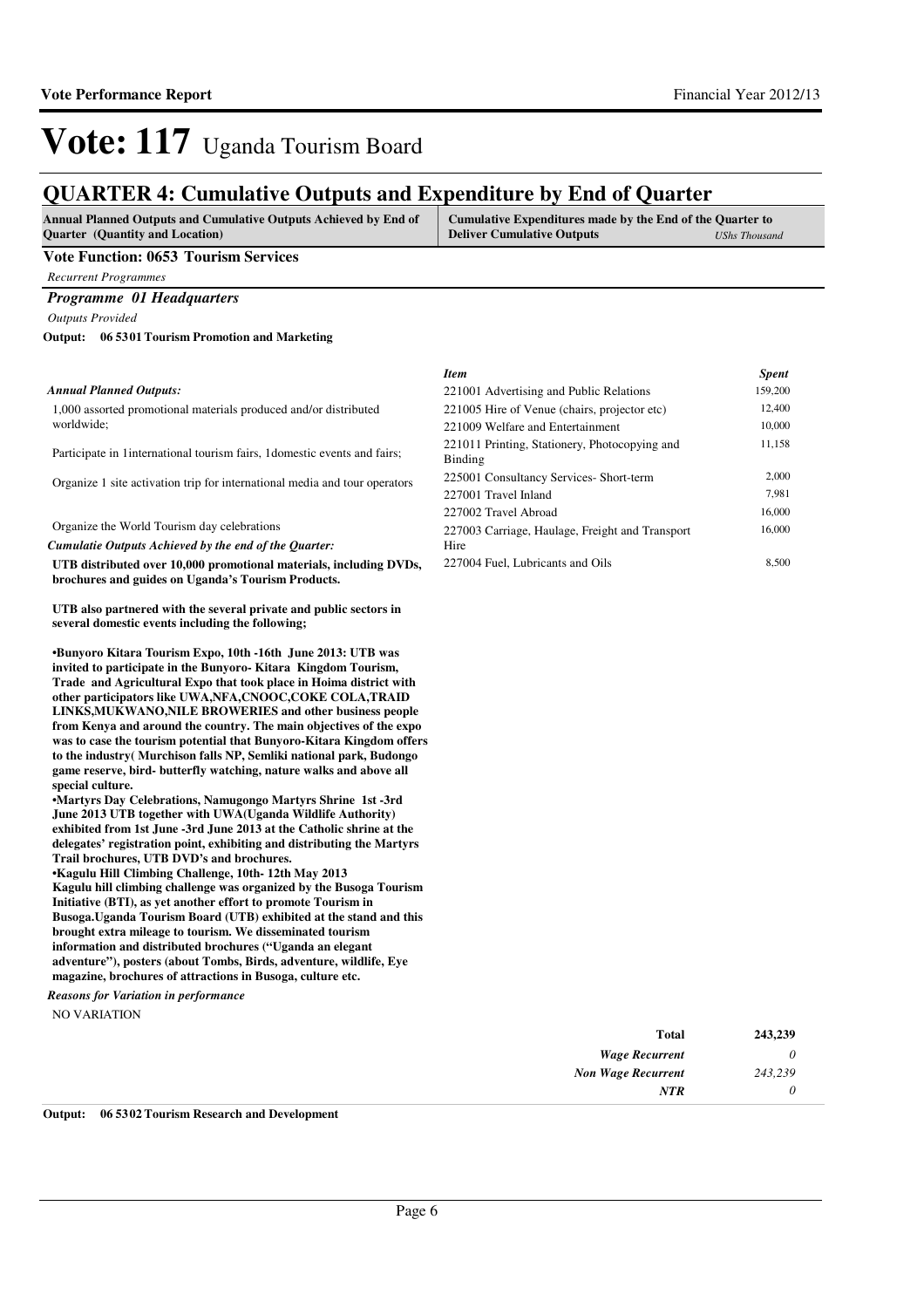## **QUARTER 4: Cumulative Outputs and Expenditure by End of Quarter**

| <b>Annual Planned Outputs and Cumulative Outputs Achieved by End of</b><br><b>Quarter</b> (Quantity and Location) | Cumulative Expenditures made by the End of the Quarter to<br><b>Deliver Cumulative Outputs</b> | UShs Thousand |
|-------------------------------------------------------------------------------------------------------------------|------------------------------------------------------------------------------------------------|---------------|
| Vote Function: 0653 Tourism Services                                                                              |                                                                                                |               |

### *Recurrent Programmes*

| <b>Programme 01 Headquarters</b>                            |                                        |              |
|-------------------------------------------------------------|----------------------------------------|--------------|
|                                                             | <i>Item</i>                            | <b>Spent</b> |
| <b>Annual Planned Outputs:</b>                              | 221009 Welfare and Entertainment       | 3,000        |
| Report on Tourism Vistor Profile and Expenditure            | 225001 Consultancy Services-Short-term | 8,894        |
| Report on vistor satisfaction with accomodation facilities. | 227001 Travel Inland                   | 12.100       |
|                                                             | 227004 Fuel, Lubricants and Oils       | 8.500        |

Report on Feasibility Study on introduction of a Tourism Levy

Cabinet Paper on Introduction of the Tourism Development Levy

Monitoring Reports of UTB activities country wide,

*Cumulatie Outputs Achieved by the end of the Quarter:*

**inalisation of the Tourism Development levy exploratory report which was presented to tourism stakeholders and development partners**

**Monitoring Report on the Kigezi Tourism Cluster highlighting challenges, successes of the cluster approach and opportunities for replication in other areas produced.**

**Report on vistor satisfaction with accomodation facilities in Murchision Falls and Entebbe highlighting strength and weakness in the accommodation sector produced.**

**The Tourism Return on Investment Study finalised and report produced.**

**The Monitoring on Tourism associationa and activities in Fort Portal, Kasese was undertaken,as planned.**

N/A *Reasons for Variation in performance*

| <b>Total</b>              | 32,494 |
|---------------------------|--------|
| <b>Wage Recurrent</b>     |        |
| <b>Non Wage Recurrent</b> | 32,494 |
| NTR                       |        |

**06 5303 Quality Control (Inspection, Registration, Licenses, Class. & Monitoring) Output:**

|                                                                                                                               | <b>Item</b>                                              | <b>Spent</b> |
|-------------------------------------------------------------------------------------------------------------------------------|----------------------------------------------------------|--------------|
| <b>Annual Planned Outputs:</b>                                                                                                | 221001 Advertising and Public Relations                  | 4,000        |
| 100 Tourism Facilities inspected                                                                                              | 221002 Workshops and Seminars                            | 6,400        |
| 100 Tourism Facilities registered                                                                                             | 221003 Staff Training                                    | 3,000        |
|                                                                                                                               | 221005 Hire of Venue (chairs, projector etc)             | 10,000       |
| 50 accomodation and hospitality facilities Classified                                                                         | 221011 Printing, Stationery, Photocopying and<br>Binding | 6,000        |
| Cumulatie Outputs Achieved by the end of the Ouarter:                                                                         | 225001 Consultancy Services- Short-term                  | 23,000       |
| No grading or classification was undertaken. However UTB<br>participated in the sensitisation of Tourism Facilitate owners on | 227001 Travel Inland                                     | 8,000        |
| regulations. UTB also also co-ordinated conflict resolutions efforts                                                          | 227004 Fuel, Lubricants and Oils                         | 8,400        |
| with the Tourism police.-UTB undertook Registration of Tourism                                                                |                                                          |              |
| Service Providers; 10 tour operators were registered. UTB also liaised                                                        |                                                          |              |
| with MTWA to inspect 4 cars and recommended for PMO license                                                                   |                                                          |              |
| from the Ministry of Works and Transport to enable them get tax                                                               |                                                          |              |

*Reasons for Variation in performance*

**exemptions**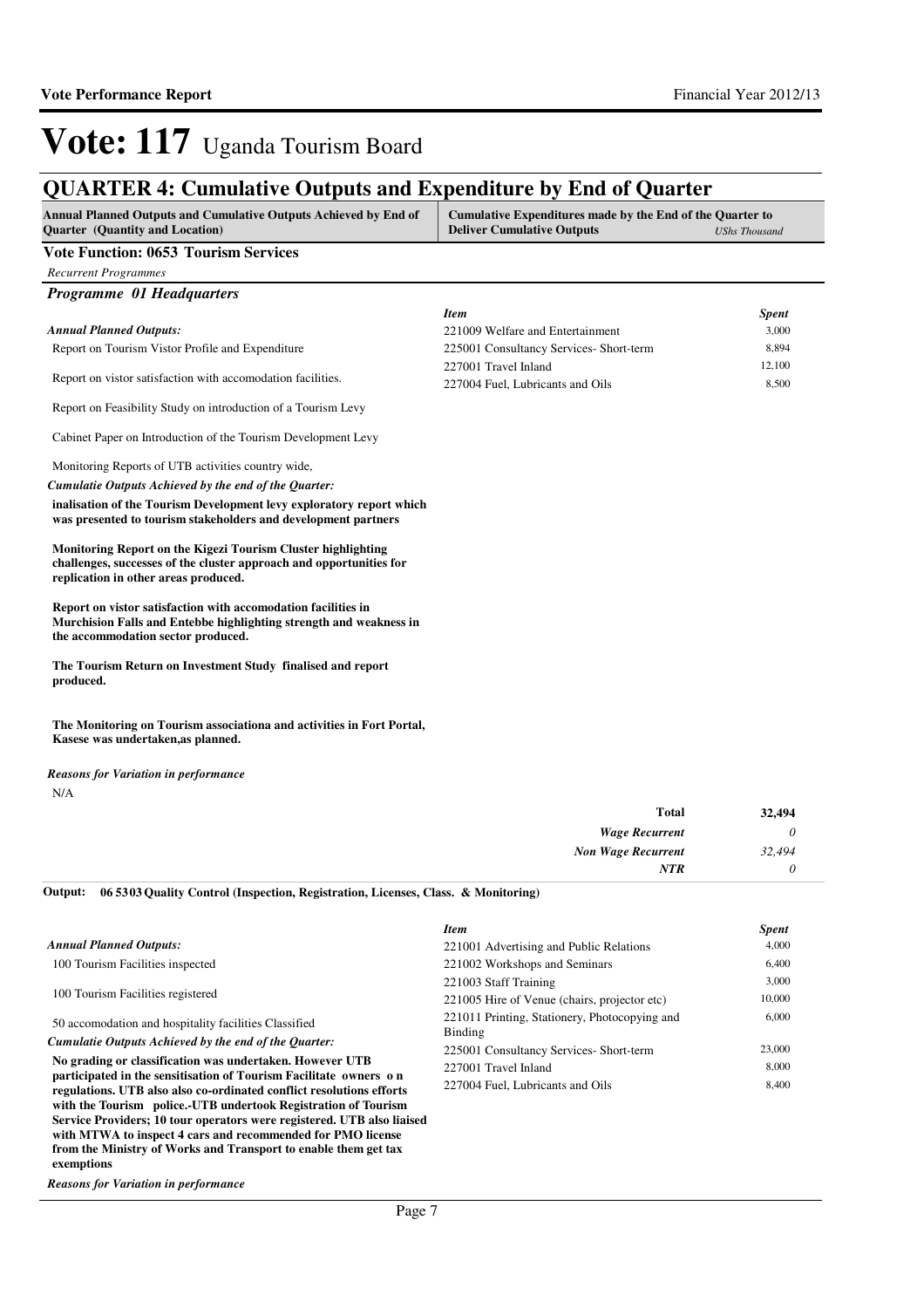## **QUARTER 4: Cumulative Outputs and Expenditure by End of Quarter**

| <b>Deliver Cumulative Outputs</b><br><b>Quarter</b> (Quantity and Location) | <b>UShs Thousand</b> |
|-----------------------------------------------------------------------------|----------------------|

### **Vote Function: 0653 Tourism Services**

*Recurrent Programmes*

#### *Programme 01 Headquarters*

Variation was due to delay in gazzetting of Tourism Regulations

| 68,800 |
|--------|
|        |
| 68,800 |
|        |
|        |

**06 5304 Financial and Technical Support to Private Tourism Entities Output:**

*Annual Planned Outputs:*

**N/A** *Cumulatie Outputs Achieved by the end of the Quarter:* N/A *Reasons for Variation in performance*

| <b>Total</b>              | 0 |
|---------------------------|---|
| <b>Wage Recurrent</b>     | υ |
| <b>Non Wage Recurrent</b> | υ |
| <b>NTR</b>                |   |

#### **06 5305 UTB Support Services (Finance & Administration) Output:**

|                                                                                                                                             | <b>Item</b>                                              | <b>Spent</b> |
|---------------------------------------------------------------------------------------------------------------------------------------------|----------------------------------------------------------|--------------|
| <b>Annual Planned Outputs:</b>                                                                                                              | 211102 Contract Staff Salaries (Incl. Casuals,           | 390,000      |
| Logistic supplies and services.                                                                                                             | Temporary)                                               |              |
| Effective and efficient administration, financial and human resource                                                                        | 211103 Allowances                                        | 77,999       |
| management.                                                                                                                                 | 212101 Social Security Contributions (NSSF)              | 55,200       |
| Sourcing and reccruitment of new staff.                                                                                                     | 213004 Gratuity Payments                                 | 90,700       |
| Cumulatie Outputs Achieved by the end of the Ouarter:                                                                                       | 221003 Staff Training                                    | 9.000        |
| Effective and efficient administration, financial and human resource                                                                        | 221006 Commissions and Related Charges                   | 20,000       |
| management was done including payment of staff salaries, utilities<br>and timely provision of logistics, supplies and services for all vote | 221007 Books, Periodicals and Newspapers                 | 6,000        |
| functions                                                                                                                                   | 221008 Computer Supplies and IT Services                 | 15,000       |
|                                                                                                                                             | 221009 Welfare and Entertainment                         | 9,400        |
| <b>Reasons for Variation in performance</b><br>N/A                                                                                          | 221011 Printing, Stationery, Photocopying and<br>Binding | 12,100       |
|                                                                                                                                             | 221016 IFMS Recurrent Costs                              | 15,000       |
|                                                                                                                                             | 222001 Telecommunications                                | 8,000        |
|                                                                                                                                             | 222002 Postage and Courier                               | 500          |
|                                                                                                                                             | 222003 Information and Communications<br>Technology      | 10,000       |
|                                                                                                                                             | 223003 Rent - Produced Assets to private entities        | 170,000      |
|                                                                                                                                             | 223004 Guard and Security services                       | 10,000       |
|                                                                                                                                             | 223005 Electricity                                       | 8,000        |
|                                                                                                                                             | 223006 Water                                             | 3.600        |
|                                                                                                                                             | 225001 Consultancy Services- Short-term                  | 7,000        |
|                                                                                                                                             | 227001 Travel Inland                                     | 9,500        |
|                                                                                                                                             | 227004 Fuel, Lubricants and Oils                         | 21,000       |
|                                                                                                                                             | 228001 Maintenance - Civil                               | 8,000        |
|                                                                                                                                             | 228002 Maintenance - Vehicles                            | 12,000       |
|                                                                                                                                             | 228003 Maintenance Machinery, Equipment and<br>Furniture | 6,000        |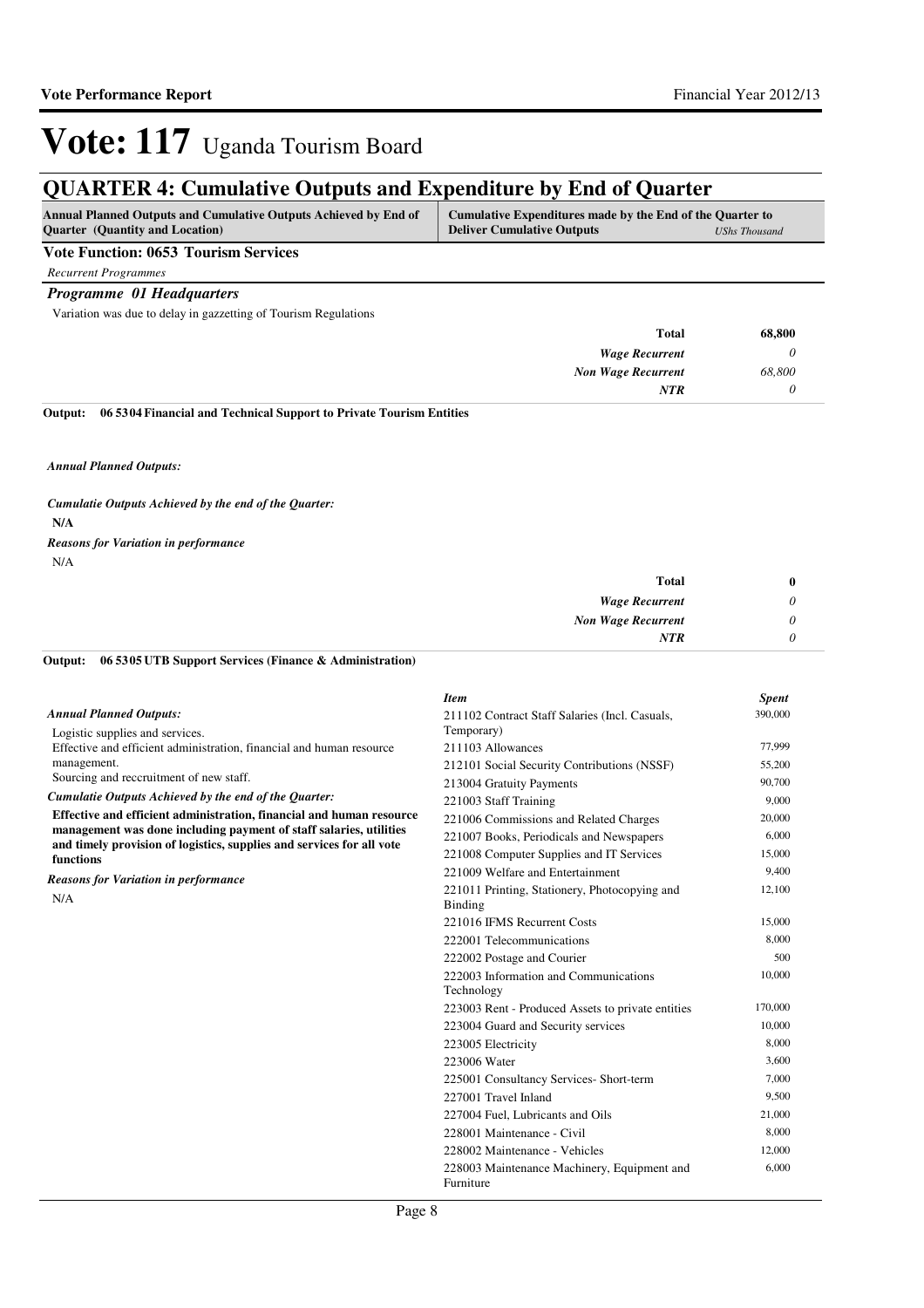## **QUARTER 4: Cumulative Outputs and Expenditure by End of Quarter**

| <b>Annual Planned Outputs and Cumulative Outputs Achieved by End of</b> | Cumulative Expenditures made by the End of the Quarter to |                      |
|-------------------------------------------------------------------------|-----------------------------------------------------------|----------------------|
| <b>Ouarter</b> (Quantity and Location)                                  | <b>Deliver Cumulative Outputs</b>                         | <b>UShs Thousand</b> |
| the company's company's company's                                       |                                                           |                      |

#### **Vote Function: 0653 Tourism Services**

*Recurrent Programmes*

*Programme 01 Headquarters*

|                      | 228004 Maintenance Other  | 6,989   |
|----------------------|---------------------------|---------|
|                      | <b>Total</b>              | 980,988 |
|                      | <b>Wage Recurrent</b>     | 390,000 |
|                      | <b>Non Wage Recurrent</b> | 590,988 |
|                      | <b>NTR</b>                | 0       |
| Development Projects |                           |         |

*Project 1127 Support to Uganda Tourism Board Capital Purchases*

**06 5371 Acquisition of Land by Government Output:**

*Annual Planned Outputs:*

**N/A** *Cumulatie Outputs Achieved by the end of the Quarter:* N/A *Reasons for Variation in performance*

| 0 | <b>Total</b>              |
|---|---------------------------|
|   | <b>GoU</b> Development    |
|   | <b>External Financing</b> |
|   | <b>NTR</b>                |
|   |                           |

**06 5372 Government Buildings and Administrative Infrastructure Output:**

*Annual Planned Outputs:*

**N/A** *Cumulatie Outputs Achieved by the end of the Quarter:* N/A *Reasons for Variation in performance*

| <b>Total</b>              | $\bf{0}$ |
|---------------------------|----------|
| <b>GoU</b> Development    | U        |
| <b>External Financing</b> | U        |
| <b>NTR</b>                |          |

#### **06 5373 Roads, Streets and Highways Output:**

*Annual Planned Outputs:*

**N/A** *Cumulatie Outputs Achieved by the end of the Quarter:* N/A *Reasons for Variation in performance*

| <b>Total</b>              |  |
|---------------------------|--|
| <b>GoU</b> Development    |  |
| <b>External Financing</b> |  |
| <b>NTR</b>                |  |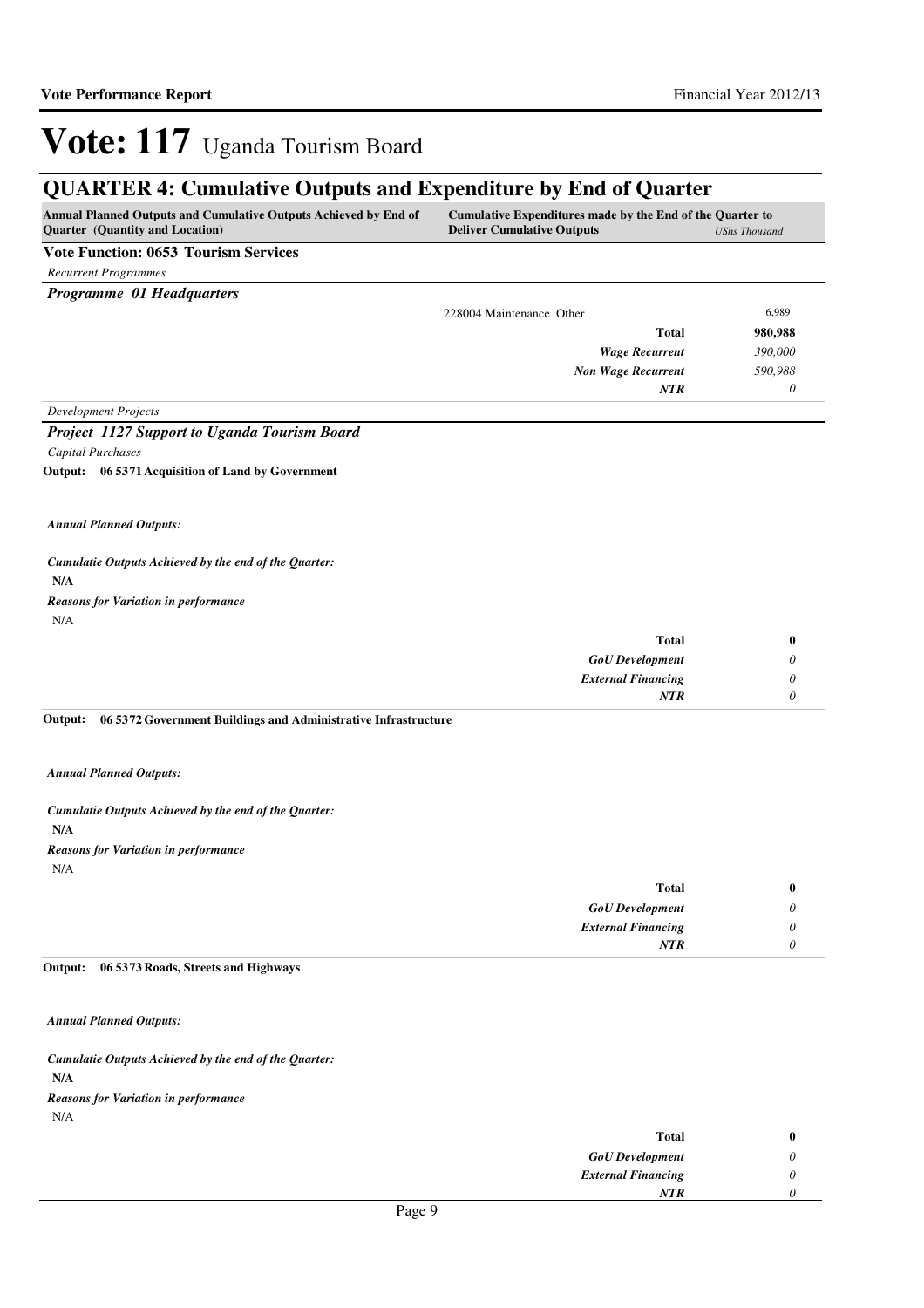## **QUARTER 4: Cumulative Outputs and Expenditure by End of Quarter**

| <b>Annual Planned Outputs and Cumulative Outputs Achieved by End of</b> | Cumulative Expenditures made by the End of the Quarter to |               |
|-------------------------------------------------------------------------|-----------------------------------------------------------|---------------|
| Quarter (Quantity and Location)                                         | <b>Deliver Cumulative Outputs</b>                         | UShs Thousand |

### **Vote Function: 0653 Tourism Services**

*Development Projects*

*Project 1127 Support to Uganda Tourism Board*

**06 5374 Major Bridges Output:**

*Annual Planned Outputs:*

**N/A** *Cumulatie Outputs Achieved by the end of the Quarter:* N/A *Reasons for Variation in performance*

| Total                     |
|---------------------------|
| <b>GoU</b> Development    |
| <b>External Financing</b> |
| <b>NTR</b>                |
|                           |

**06 5375 Purchase of Motor Vehicles and Other Transport Equipment Output:**

*Annual Planned Outputs:*

**N/A** *Cumulatie Outputs Achieved by the end of the Quarter:* N/A *Reasons for Variation in performance*

| <b>Total</b>              | 0 |
|---------------------------|---|
| <b>GoU</b> Development    | υ |
| <b>External Financing</b> | U |
| <b>NTR</b>                |   |

#### **06 5376 Purchase of Office and ICT Equipment, including Software Output:**

| <b>Annual Planned Outputs:</b>                                    | <b>Item</b><br>231005 Machinery and Equipment | <b>Spent</b><br>29,270 |
|-------------------------------------------------------------------|-----------------------------------------------|------------------------|
| 2 Heavy duty printers<br>4Laptops<br>and It software and licenses |                                               |                        |
| Cumulatie Outputs Achieved by the end of the Quarter:             |                                               |                        |
| N/A                                                               |                                               |                        |
| <b>Reasons for Variation in performance</b>                       |                                               |                        |
| N/A                                                               |                                               |                        |
|                                                                   | <b>Total</b>                                  | 29,270                 |
|                                                                   | <b>GoU</b> Development                        | 29,270                 |

*External Financing*

*NTR*

*0 0*

**Output: 06 5377 Purchase of Specialised Machinery & Equipment**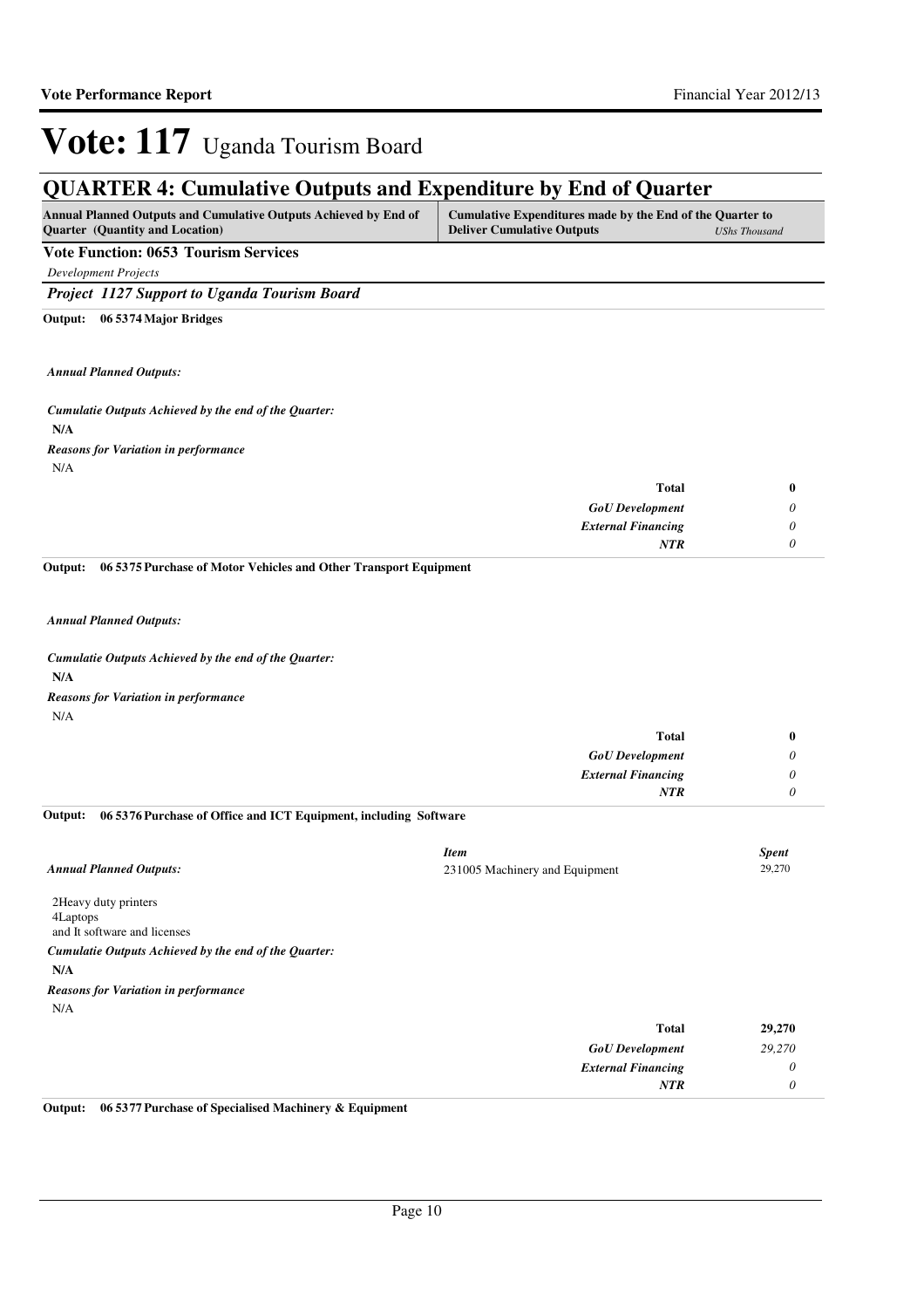## **QUARTER 4: Cumulative Outputs and Expenditure by End of Quarter**

| <b>Annual Planned Outputs and Cumulative Outputs Achieved by End of</b> | Cumulative Expenditures made by the End of the Quarter to |               |
|-------------------------------------------------------------------------|-----------------------------------------------------------|---------------|
| <b>Quarter</b> (Quantity and Location)                                  | <b>Deliver Cumulative Outputs</b>                         | UShs Thousand |

### **Vote Function: 0653 Tourism Services**

*Development Projects*

*Project 1127 Support to Uganda Tourism Board*

*Annual Planned Outputs:*

**N/A** *Cumulatie Outputs Achieved by the end of the Quarter:* N/A *Reasons for Variation in performance*

| <b>Total</b>              | $\bf{0}$                  |
|---------------------------|---------------------------|
| <b>GoU</b> Development    | $\boldsymbol{\mathsf{U}}$ |
| <b>External Financing</b> | υ                         |
| <b>NTR</b>                | U                         |

**06 5378 Purchase of Office and Residential Furniture and Fittings Output:**

|                                                       | <b>Item</b>                   |              | <b>Spent</b> |
|-------------------------------------------------------|-------------------------------|--------------|--------------|
| <b>Annual Planned Outputs:</b>                        | 231006 Furniture and Fixtures |              | 29,343       |
| 3 Work staions, board room chairs and tables          |                               |              |              |
| Cumulatie Outputs Achieved by the end of the Ouarter: |                               |              |              |
| N/A                                                   |                               |              |              |
| <b>Reasons for Variation in performance</b>           |                               |              |              |
| N/A                                                   |                               |              |              |
|                                                       |                               | <b>Total</b> | 29,343       |

|        | .                         |
|--------|---------------------------|
| 29,343 | <b>GoU</b> Development    |
|        | <b>External Financing</b> |
|        | NT R                      |
|        |                           |

#### **06 5379 Acquisition of Other Capital Assets Output:**

*Annual Planned Outputs:*

**N/A** *Cumulatie Outputs Achieved by the end of the Quarter:* N/A *Reasons for Variation in performance*

| Total<br>0                |
|---------------------------|
| <b>GoU</b> Development    |
| <b>External Financing</b> |
|                           |
| NTR                       |

*Outputs Provided*

#### **06 5301 Tourism Promotion and Marketing Output:**

*Annual Planned Outputs:*

**N/A** *Cumulatie Outputs Achieved by the end of the Quarter:* N/A *Reasons for Variation in performance*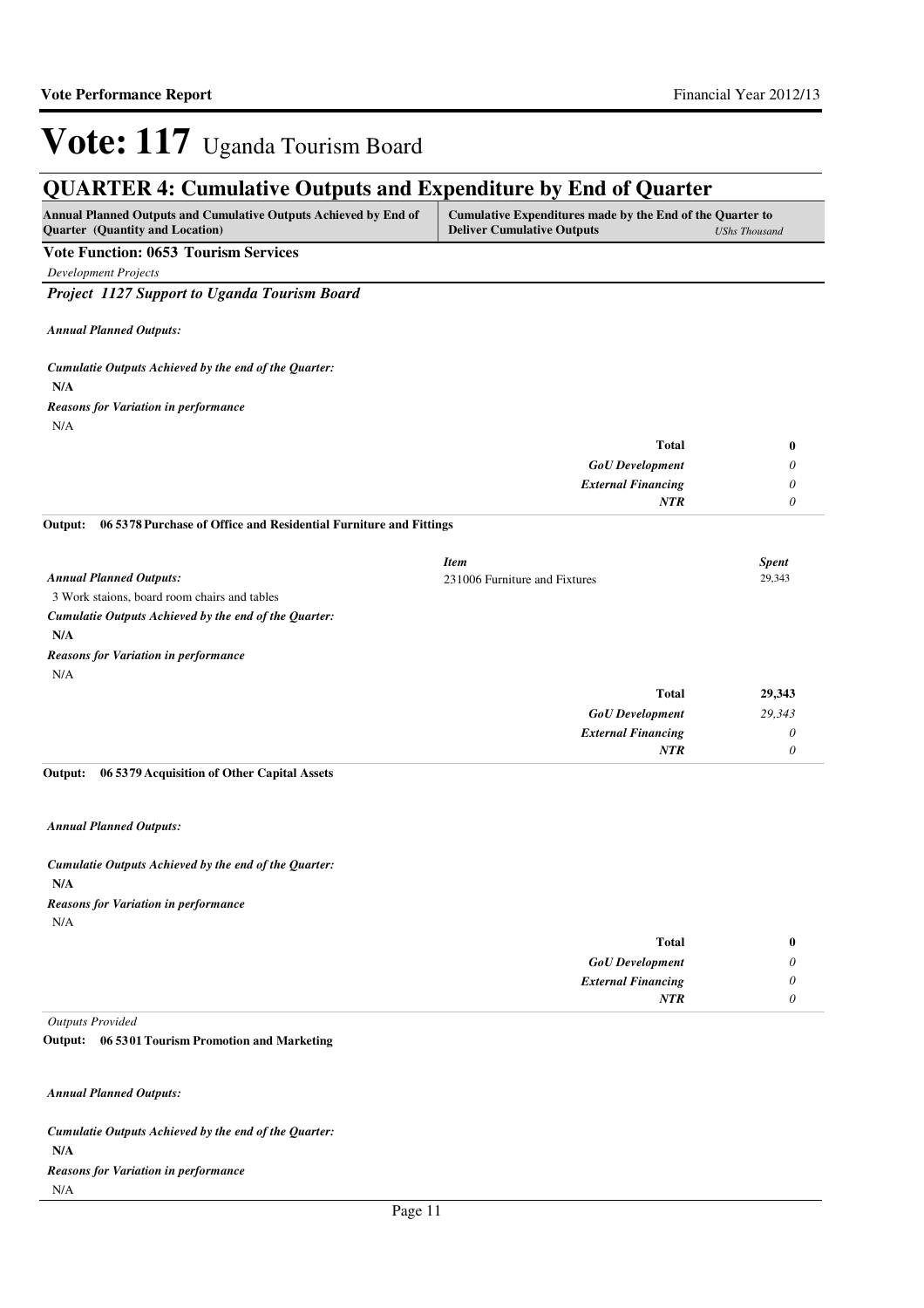## **QUARTER 4: Cumulative Outputs and Expenditure by End of Quarter**

| <b>Annual Planned Outputs and Cumulative Outputs Achieved by End of</b> | Cumulative Expenditures made by the End of the Quarter to |                      |
|-------------------------------------------------------------------------|-----------------------------------------------------------|----------------------|
| <b>Quarter</b> (Quantity and Location)                                  | <b>Deliver Cumulative Outputs</b>                         | <b>UShs Thousand</b> |

### **Vote Function: 0653 Tourism Services**

*Development Projects*

*Project 1127 Support to Uganda Tourism Board*

| <b>Total</b>              | 0 |
|---------------------------|---|
| <b>GoU</b> Development    |   |
| <b>External Financing</b> |   |
| <b>NTR</b>                |   |

#### **06 5302 Tourism Research and Development Output:**

*Annual Planned Outputs:*

**N/A** *Cumulatie Outputs Achieved by the end of the Quarter:* N/A *Reasons for Variation in performance*

| <b>Total</b>              |
|---------------------------|
| <b>GoU</b> Development    |
| <b>External Financing</b> |
| NTR                       |

**06 5303 Quality Control (Inspection, Registration, Licenses, Class. & Monitoring) Output:**

*Annual Planned Outputs:*

**N/A** *Cumulatie Outputs Achieved by the end of the Quarter:* N/A *Reasons for Variation in performance*

| <b>Total</b>              |  |
|---------------------------|--|
| <b>GoU</b> Development    |  |
| <b>External Financing</b> |  |
| NTR                       |  |

**06 5304 Financial and Technical Support to Private Tourism Entities Output:**

*Annual Planned Outputs:*

**N/A** *Cumulatie Outputs Achieved by the end of the Quarter:* N/A *Reasons for Variation in performance*

|   | Total                     |
|---|---------------------------|
|   | <b>GoU</b> Development    |
| U | <b>External Financing</b> |
|   | <b>NTR</b>                |
|   |                           |

**Output: 06 5305 UTB Support Services (Finance & Administration)**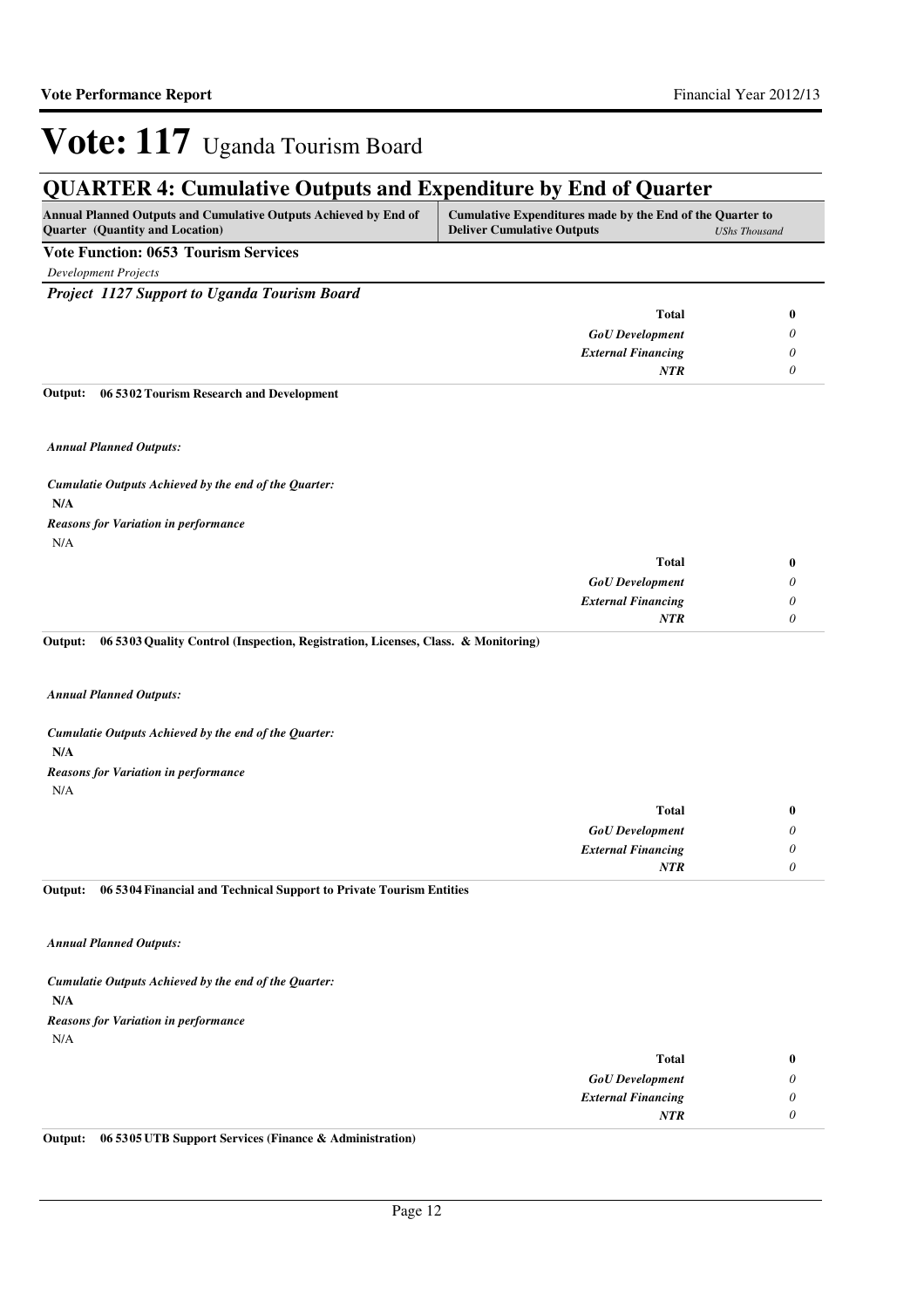## **QUARTER 4: Cumulative Outputs and Expenditure by End of Quarter**

| Annual Planned Outputs and Cumulative Outputs Achieved by End of | Cumulative Expenditures made by the End of the Quarter to |               |
|------------------------------------------------------------------|-----------------------------------------------------------|---------------|
| <b>Ouarter</b> (Quantity and Location)                           | <b>Deliver Cumulative Outputs</b>                         | UShs Thousand |

### **Vote Function: 0653 Tourism Services**

*Development Projects*

*Project 1127 Support to Uganda Tourism Board*

*Annual Planned Outputs:*

**N/A** *Cumulatie Outputs Achieved by the end of the Quarter:* N/A *Reasons for Variation in performance*

| <b>Total</b>              | $\bf{0}$              |
|---------------------------|-----------------------|
| <b>GoU</b> Development    | 0                     |
| <b>External Financing</b> | $\boldsymbol{\theta}$ |
| NTR                       | 0                     |
| <b>GRAND TOTAL</b>        | 1,384,134             |
| <b>Wage Recurrent</b>     | 390,000               |
| <b>Non Wage Recurrent</b> | 935,521               |
| <b>GoU</b> Development    | 58,613                |
| <b>External Financing</b> | 0                     |
| <b>NTR</b>                | 0                     |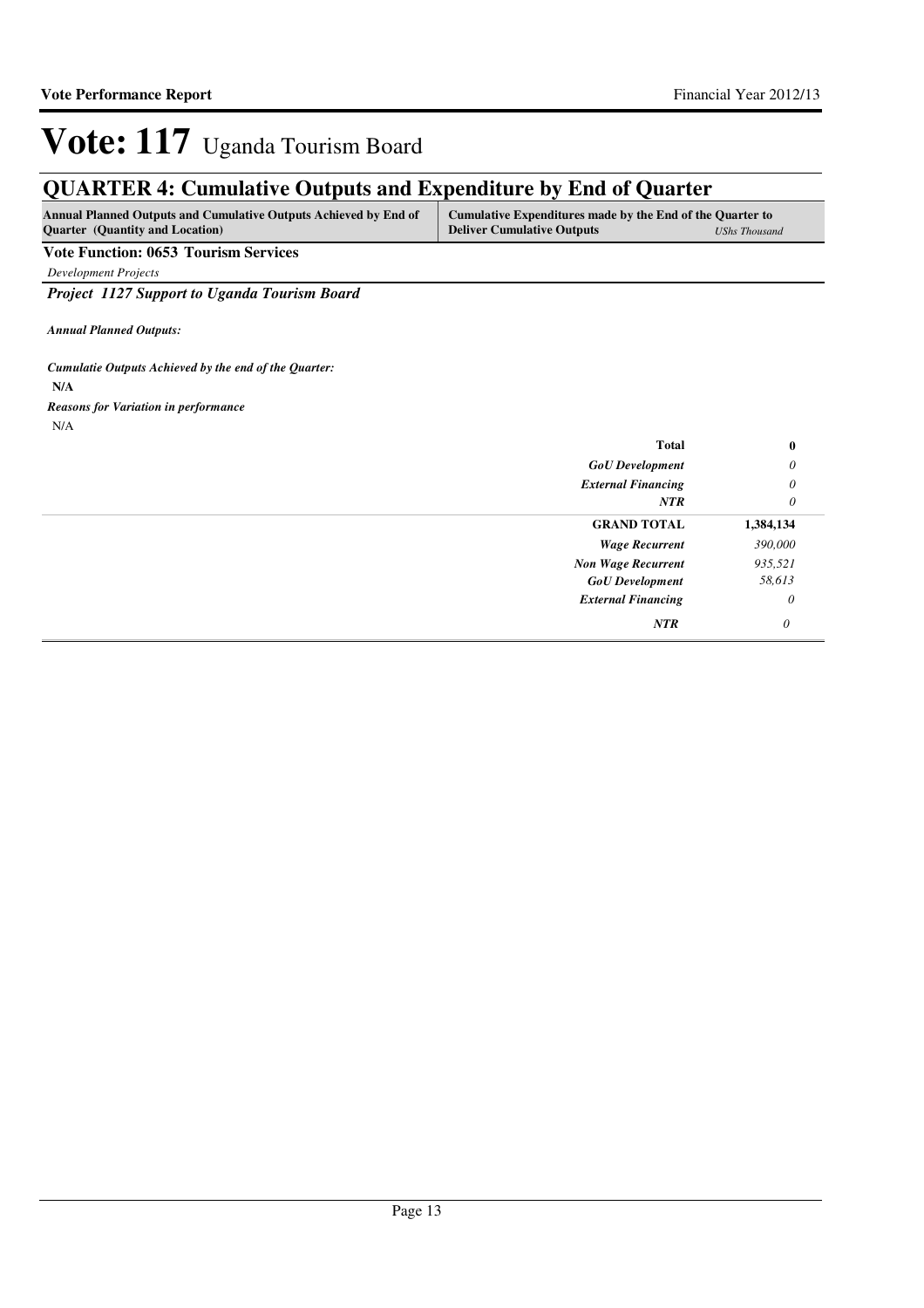### **QUARTER 4: Outputs and Expenditure in Quarter**

| <b>Planned and Actual Outputs in Quarter</b>       | <b>Expenditures incurred in the Quarter to deliver outputs</b> |               |
|----------------------------------------------------|----------------------------------------------------------------|---------------|
| (Quantity and Location)                            |                                                                | UShs Thousand |
| <b>Vote Function: 0653 Tourism Services</b>        |                                                                |               |
| <b>Recurrent Programmes</b>                        |                                                                |               |
| <b>Programme 01 Headquarters</b>                   |                                                                |               |
| <b>Outputs Provided</b>                            |                                                                |               |
| 06 5301 Tourism Promotion and Marketing<br>Output: |                                                                |               |
|                                                    | <b>Item</b>                                                    | <b>Spent</b>  |
| Outputs Planned in Ouarter:                        | 221001 Advertising and Public Relations                        | 31.310        |

#### 5,000 assorted promotional materials produced and/or distributed worldwide;

Participate in 1 regional tourism fair and 1 domestic event

*Actual Outputs Achieved in Quarter:*

**UTB distributed over 5000 promotional materials, including DVDs, brochures and guides on Uganda's Tourism Products.**

**UTB also partnered with the several private and public sectors in several domestic events including the following;**

**•Bunyoro Kitara Tourism Expo, 10th -16th June 2013 : UTB was invited to participate in the Bunyoro- Kitara Kingdom Tourism, Trade and Agricultural Expo that took place in Hoima district with other participators like UWA,NFA,CNOOC,COKE COLA,TRAID LINKS,MUKWANO,NILE BROWERIES and other business people from Kenya and around the country. The main objectives of the expo was to case the tourism potential that Bunyoro-Kitara Kingdom offers to the industry( Murchison falls NP, Semliki national park, Budongo game reserve, bird- butterfly watching, nature walks and above all special culture.**

**•Martyrs Day Celebrations, Namugongo Martyrs Shrine 1st -3rd June 2013 UTB together with UWA(Uganda Wildlife Authority) exhibited from 1st June -3rd June 2013 at the Catholic shrine at the delegates' registration point, exhibiting and distributing the Martyrs Trail brochures, UTB DVD's and brochures. •Kagulu Hill Climbing Challenge, 10th- 12th May 201 3 Kagulu hill climbing challenge was organized by the Busoga Tourism** 

**Initiative (BTI), as yet another effort to promote Tourism in Busoga.Uganda Tourism Board (UTB) exhibited at the stand and this brought extra mileage to tourism. We disseminated tourism information and distributed brochures ("Uganda an elegant adventure"), posters (about Tombs, Birds, adventure, wildlife, Eye magazine, brochures of attractions in Busoga, culture etc.**

NO VARIATION *Reasons for Variation in performance*

| 221001 Advertising and Public Relations                  | 31,310   |
|----------------------------------------------------------|----------|
| 221005 Hire of Venue (chairs, projector etc)             | 6,400    |
| 221009 Welfare and Entertainment                         | 1,106    |
| 221011 Printing, Stationery, Photocopying and<br>Binding | 7,315    |
| 225001 Consultancy Services- Short-term                  | $\Omega$ |
| 227001 Travel Inland                                     | 5.981    |
| 227002 Travel Abroad                                     | 10,000   |
| 227003 Carriage, Haulage, Freight and Transport          | 3,700    |
| Hire                                                     |          |
| 227004 Fuel, Lubricants and Oils                         | 2.000    |

| 67,811 | <b>Total</b>              |
|--------|---------------------------|
|        | <b>Wage Recurrent</b>     |
| 67,811 | <b>Non Wage Recurrent</b> |
|        | <b>NTR</b>                |

#### **06 5302 Tourism Research and Development Output:**

|                                                                          | <b>Item</b>                             | <b>Spent</b> |
|--------------------------------------------------------------------------|-----------------------------------------|--------------|
| <b>Outputs Planned in Ouarter:</b>                                       | 221009 Welfare and Entertainment        | 2,100        |
| Monitoring Reports of UTB activities country wide,                       | 225001 Consultancy Services- Short-term | 2,269        |
| <b>Actual Outputs Achieved in Ouarter:</b>                               | 227001 Travel Inland                    | 5.850        |
| The Tourism Return on Investment Study finalised and report<br>produced. | 227004 Fuel, Lubricants and Oils        | 1.000        |
|                                                                          |                                         |              |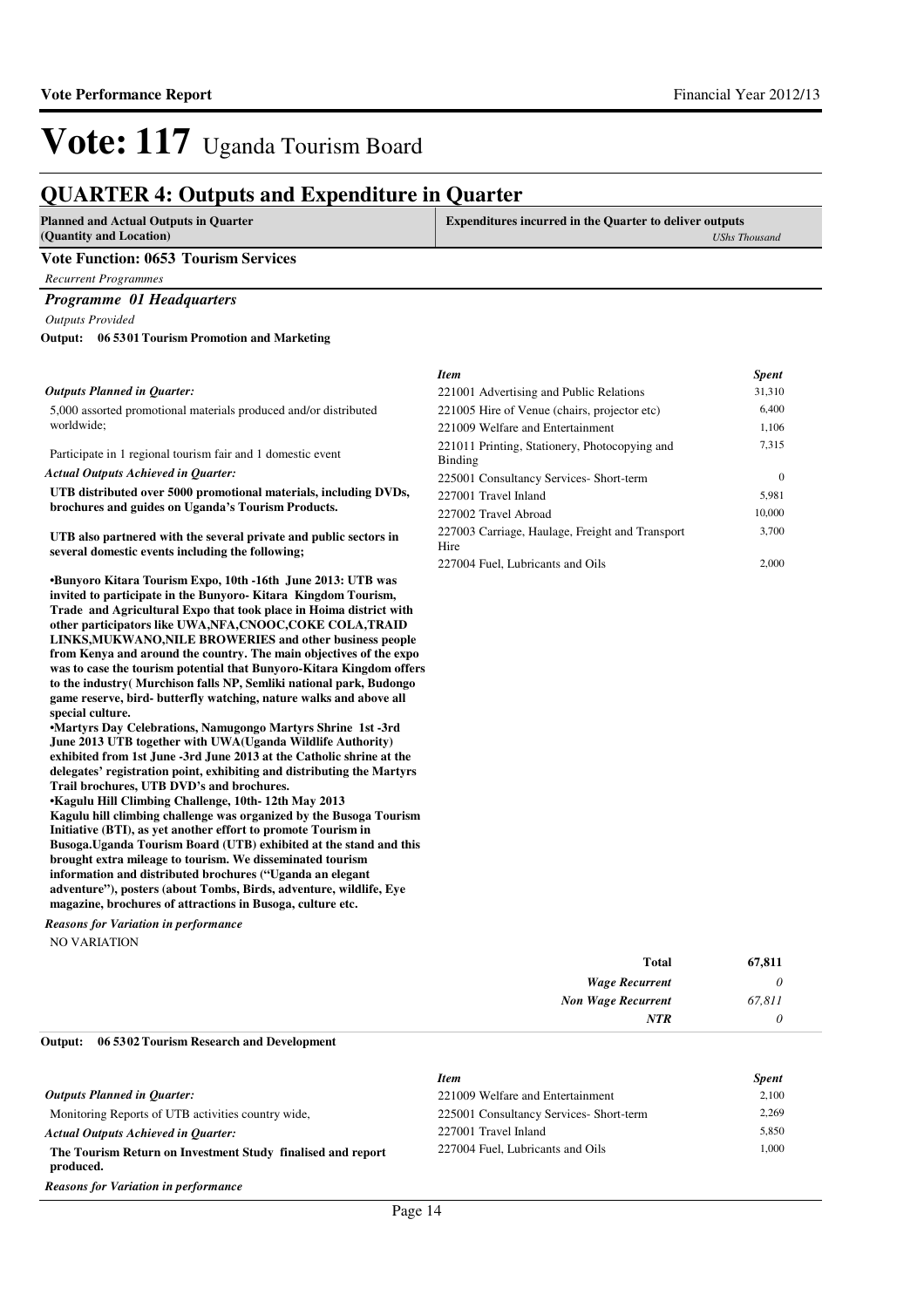## **QUARTER 4: Outputs and Expenditure in Quarter**

| <b>Planned and Actual Outputs in Quarter</b><br>(Quantity and Location) | Expenditures incurred in the Quarter to deliver outputs<br><b>UShs Thousand</b> |
|-------------------------------------------------------------------------|---------------------------------------------------------------------------------|
|                                                                         |                                                                                 |
| <b>Vote Function: 0653 Tourism Services</b>                             |                                                                                 |
| Recurrent Programmes                                                    |                                                                                 |

#### *Programme 01 Headquarters*

N/A

| <b>Total</b>              | 11,219 |
|---------------------------|--------|
| <b>Wage Recurrent</b>     |        |
| <b>Non Wage Recurrent</b> | 11,219 |
| <b>NTR</b>                |        |

#### **06 5303 Quality Control (Inspection, Registration, Licenses, Class. & Monitoring) Output:**

|                                                                                                                                         | <b>Item</b>                                   | <b>Spent</b> |
|-----------------------------------------------------------------------------------------------------------------------------------------|-----------------------------------------------|--------------|
| <b>Outputs Planned in Quarter:</b>                                                                                                      | 221001 Advertising and Public Relations       | 2,700        |
| 20 Tourism Facilities inspected                                                                                                         | 221002 Workshops and Seminars                 | 5,400        |
| 20 Tourism Facilities registered                                                                                                        | 221003 Staff Training                         | 2,000        |
|                                                                                                                                         | 221005 Hire of Venue (chairs, projector etc)  | 9,000        |
| 10 Hotels Classified                                                                                                                    | 221011 Printing, Stationery, Photocopying and | 6,000        |
|                                                                                                                                         | Binding                                       |              |
| <b>Actual Outputs Achieved in Quarter:</b>                                                                                              | 225001 Consultancy Services- Short-term       | 11,000       |
| -UTB undertook Registration of Tourism Service Providers; 10 tour<br>operators were registered. UTB also liaised with MTWA to inspect 4 | 227001 Travel Inland                          | 5,000        |
| cars and recommended for PMO license from the Ministry of Works                                                                         | 227004 Fuel, Lubricants and Oils              | 900          |
| and Transport to enable them get tax exemptions                                                                                         |                                               |              |

*Reasons for Variation in performance*

Variation was due to delay in gazzetting of Tourism Regulations

| 42,000 | <b>Total</b>              |
|--------|---------------------------|
|        | <b>Wage Recurrent</b>     |
| 42,000 | <b>Non Wage Recurrent</b> |
|        | NTR                       |
|        |                           |

**06 5304 Financial and Technical Support to Private Tourism Entities Output:**

n/a **N/A** *Actual Outputs Achieved in Quarter: Outputs Planned in Quarter:* N/A *Reasons for Variation in performance*

#### **06 5305 UTB Support Services (Finance & Administration) Output:**

|                                                                      | <b>Item</b>                                    | <b>Spent</b> |
|----------------------------------------------------------------------|------------------------------------------------|--------------|
| <b>Outputs Planned in Ouarter:</b>                                   | 211102 Contract Staff Salaries (Incl. Casuals, | 97,544       |
| Logistic supplies and services.                                      | Temporary)                                     |              |
| Effective and efficient administration, financial and human resource | 211103 Allowances                              |              |
| management.                                                          | 212101 Social Security Contributions (NSSF)    | 13.325       |
| Sourcing and recoruitment of new staff.                              | 213004 Gratuity Payments                       |              |
| <b>Actual Outputs Achieved in Ouarter:</b>                           | 221003 Staff Training                          | 8,000        |
| Effective and efficient administration, financial and human resource | 221006 Commissions and Related Charges         | 4.000        |
| management was done including payment of staff salaries, utilities   | 221007 Books, Periodicals and Newspapers       | 2.500        |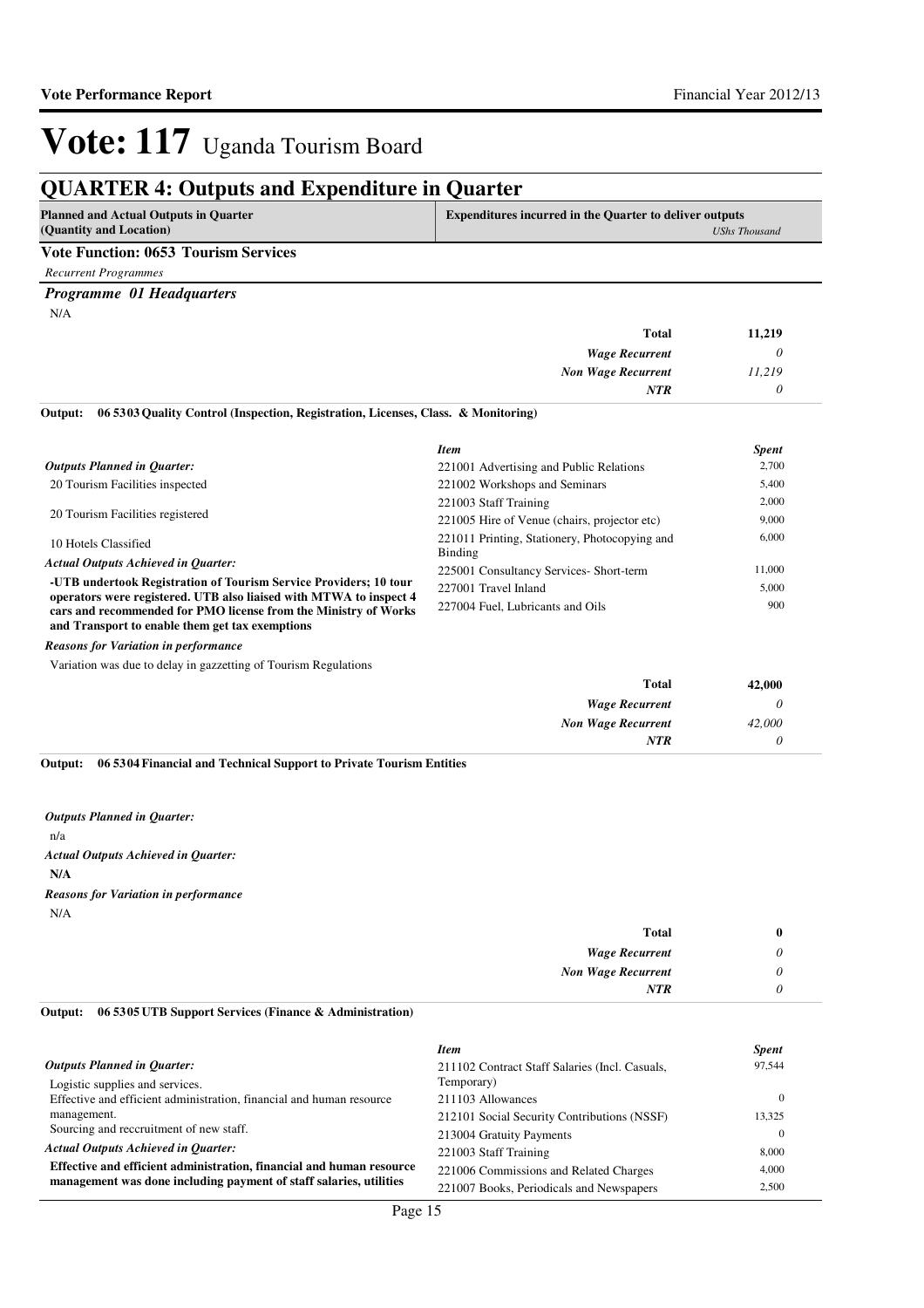## **QUARTER 4: Outputs and Expenditure in Quarter**

| <b>Planned and Actual Outputs in Quarter</b><br>(Quantity and Location) | <b>Expenditures incurred in the Quarter to deliver outputs</b><br><b>UShs Thousand</b> |              |
|-------------------------------------------------------------------------|----------------------------------------------------------------------------------------|--------------|
| <b>Vote Function: 0653 Tourism Services</b>                             |                                                                                        |              |
| <b>Recurrent Programmes</b>                                             |                                                                                        |              |
| Programme 01 Headquarters                                               |                                                                                        |              |
| and timely provision of logistics, supplies and services for all vote   | 221008 Computer Supplies and IT Services                                               | $\mathbf{0}$ |
| functions                                                               | 221009 Welfare and Entertainment                                                       | 400          |
| <b>Reasons for Variation in performance</b>                             | 221011 Printing, Stationery, Photocopying and                                          | $\mathbf{0}$ |
| N/A                                                                     | <b>Binding</b>                                                                         |              |
|                                                                         | 221016 IFMS Recurrent Costs                                                            | 9,000        |
|                                                                         | 222001 Telecommunications                                                              | 1.000        |
|                                                                         | 222002 Postage and Courier                                                             | $\Omega$     |
|                                                                         | 222003 Information and Communications<br>Technology                                    | $\Omega$     |
|                                                                         | 223003 Rent - Produced Assets to private entities                                      | 90,000       |
|                                                                         | 223004 Guard and Security services                                                     | 2,000        |
|                                                                         | 223005 Electricity                                                                     | 3,000        |
|                                                                         | 223006 Water                                                                           | 1,488        |
|                                                                         | 225001 Consultancy Services- Short-term                                                | 5,000        |
|                                                                         | 227001 Travel Inland                                                                   | $\mathbf{0}$ |
|                                                                         | 227004 Fuel, Lubricants and Oils                                                       | $\Omega$     |
|                                                                         | 228001 Maintenance - Civil                                                             | $\Omega$     |
|                                                                         | 228002 Maintenance - Vehicles                                                          | 2,077        |
|                                                                         | 228003 Maintenance Machinery, Equipment and<br>Furniture                               | 2,021        |
|                                                                         | 228004 Maintenance Other                                                               | 991          |
|                                                                         | <b>Total</b>                                                                           | 242,348      |
|                                                                         | <b>Wage Recurrent</b>                                                                  | 97,544       |
|                                                                         | <b>Non Wage Recurrent</b>                                                              | 144,803      |
|                                                                         | NTR                                                                                    | 0            |

*Development Projects*

### *Project 1127 Support to Uganda Tourism Board*

*Capital Purchases*

**06 5371 Acquisition of Land by Government Output:**

n/a **N/A** *Actual Outputs Achieved in Quarter: Outputs Planned in Quarter:* N/A *Reasons for Variation in performance*

|   | <b>Total</b>              |
|---|---------------------------|
|   | <b>GoU</b> Development    |
|   | <b>External Financing</b> |
| v | NTR                       |

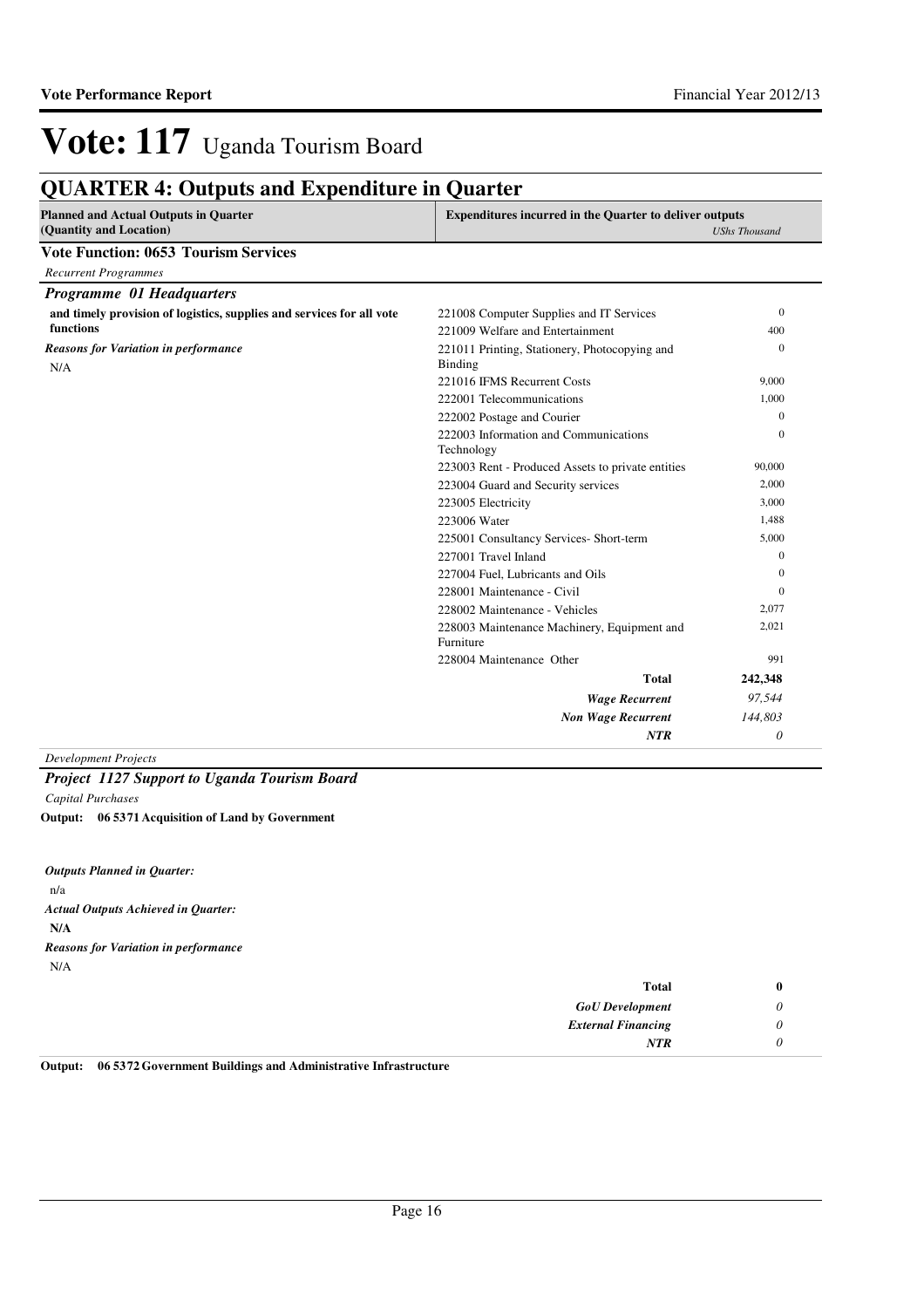| <b>Planned and Actual Outputs in Quarter</b><br>(Quantity and Location) | <b>Expenditures incurred in the Quarter to deliver outputs</b><br><b>UShs Thousand</b> |   |
|-------------------------------------------------------------------------|----------------------------------------------------------------------------------------|---|
| <b>Vote Function: 0653 Tourism Services</b>                             |                                                                                        |   |
| <b>Development Projects</b>                                             |                                                                                        |   |
| Project 1127 Support to Uganda Tourism Board                            |                                                                                        |   |
| <b>Outputs Planned in Quarter:</b>                                      |                                                                                        |   |
| n/a                                                                     |                                                                                        |   |
| <b>Actual Outputs Achieved in Quarter:</b>                              |                                                                                        |   |
| N/A                                                                     |                                                                                        |   |
| <b>Reasons for Variation in performance</b>                             |                                                                                        |   |
| N/A                                                                     |                                                                                        |   |
|                                                                         | <b>Total</b>                                                                           | 0 |
|                                                                         | <b>GoU</b> Development                                                                 | 0 |
|                                                                         | <b>External Financing</b>                                                              | 0 |
|                                                                         | NTR                                                                                    | 0 |
| 06 5373 Roads, Streets and Highways<br>Output:                          |                                                                                        |   |
| <b>Outputs Planned in Quarter:</b>                                      |                                                                                        |   |
| n/a                                                                     |                                                                                        |   |
| <b>Actual Outputs Achieved in Quarter:</b>                              |                                                                                        |   |
| N/A                                                                     |                                                                                        |   |
| <b>Reasons for Variation in performance</b>                             |                                                                                        |   |
| N/A                                                                     |                                                                                        |   |
|                                                                         | <b>Total</b>                                                                           | 0 |
|                                                                         | <b>GoU</b> Development                                                                 | 0 |
|                                                                         | <b>External Financing</b>                                                              | 0 |
|                                                                         | NTR                                                                                    | 0 |

n/a **N/A** *Actual Outputs Achieved in Quarter: Outputs Planned in Quarter:* N/A *Reasons for Variation in performance*

| Total                     |
|---------------------------|
| <b>GoU</b> Development    |
| <b>External Financing</b> |
| <b>NTR</b>                |
|                           |

#### **06 5375 Purchase of Motor Vehicles and Other Transport Equipment Output:**

mileage allowance paid to 5 Managers **N/A** *Actual Outputs Achieved in Quarter: Outputs Planned in Quarter:* N/A *Reasons for Variation in performance*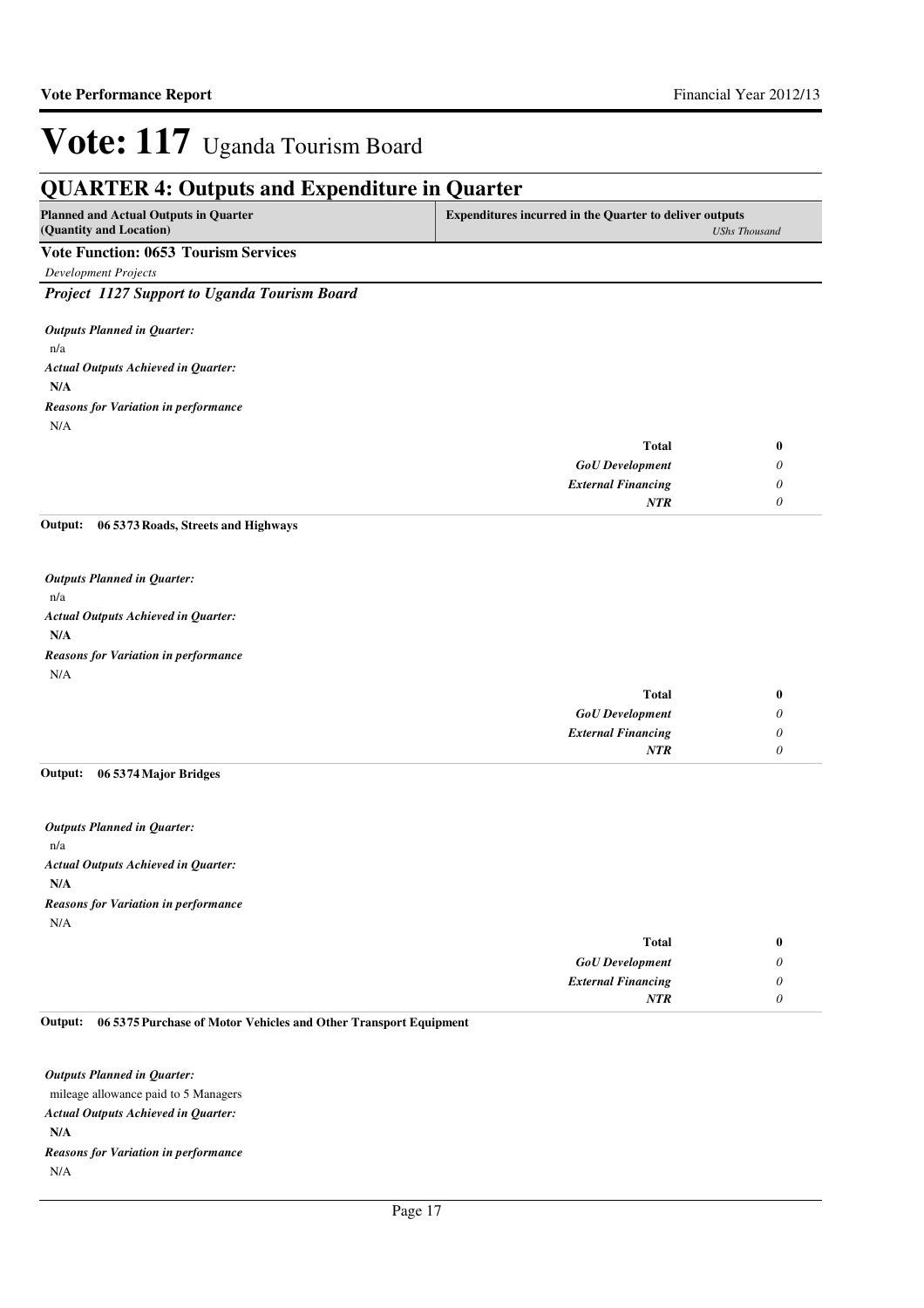*0*

*NTR*

# **Vote: 117** Uganda Tourism Board

| <b>Expenditures incurred in the Quarter to deliver outputs</b><br><b>UShs Thousand</b><br><b>Total</b><br>$\bf{0}$<br><b>GoU</b> Development<br>0<br><b>External Financing</b><br>0<br>NTR<br>$\theta$<br>06 5376 Purchase of Office and ICT Equipment, including Software<br><b>Item</b><br><b>Spent</b><br>231005 Machinery and Equipment<br>$\mathbf{0}$<br><b>Total</b><br>$\boldsymbol{0}$<br><b>GoU</b> Development<br>0<br><b>External Financing</b><br>0<br>$\theta$<br>NTR<br>06 5377 Purchase of Specialised Machinery & Equipment<br>Output:<br><b>Outputs Planned in Quarter:</b><br>N/A<br><b>Total</b><br>$\bf{0}$<br><b>GoU</b> Development<br>0<br><b>External Financing</b><br>0<br><b>NTR</b><br>0<br>06 5378 Purchase of Office and Residential Furniture and Fittings<br><b>Item</b><br><b>Spent</b><br><b>Outputs Planned in Quarter:</b><br>231006 Furniture and Fixtures<br>Procure for internet<br>N/A<br><b>Total</b><br>$\bf{0}$<br><b>GoU</b> Development<br>0 | <b>QUARTER 4: Outputs and Expenditure in Quarter</b>                    |                           |              |
|-------------------------------------------------------------------------------------------------------------------------------------------------------------------------------------------------------------------------------------------------------------------------------------------------------------------------------------------------------------------------------------------------------------------------------------------------------------------------------------------------------------------------------------------------------------------------------------------------------------------------------------------------------------------------------------------------------------------------------------------------------------------------------------------------------------------------------------------------------------------------------------------------------------------------------------------------------------------------------------------|-------------------------------------------------------------------------|---------------------------|--------------|
|                                                                                                                                                                                                                                                                                                                                                                                                                                                                                                                                                                                                                                                                                                                                                                                                                                                                                                                                                                                           | <b>Planned and Actual Outputs in Quarter</b><br>(Quantity and Location) |                           |              |
|                                                                                                                                                                                                                                                                                                                                                                                                                                                                                                                                                                                                                                                                                                                                                                                                                                                                                                                                                                                           | <b>Vote Function: 0653 Tourism Services</b>                             |                           |              |
|                                                                                                                                                                                                                                                                                                                                                                                                                                                                                                                                                                                                                                                                                                                                                                                                                                                                                                                                                                                           | <b>Development Projects</b>                                             |                           |              |
|                                                                                                                                                                                                                                                                                                                                                                                                                                                                                                                                                                                                                                                                                                                                                                                                                                                                                                                                                                                           | Project 1127 Support to Uganda Tourism Board                            |                           |              |
|                                                                                                                                                                                                                                                                                                                                                                                                                                                                                                                                                                                                                                                                                                                                                                                                                                                                                                                                                                                           |                                                                         |                           |              |
|                                                                                                                                                                                                                                                                                                                                                                                                                                                                                                                                                                                                                                                                                                                                                                                                                                                                                                                                                                                           |                                                                         |                           |              |
|                                                                                                                                                                                                                                                                                                                                                                                                                                                                                                                                                                                                                                                                                                                                                                                                                                                                                                                                                                                           |                                                                         |                           |              |
|                                                                                                                                                                                                                                                                                                                                                                                                                                                                                                                                                                                                                                                                                                                                                                                                                                                                                                                                                                                           |                                                                         |                           |              |
|                                                                                                                                                                                                                                                                                                                                                                                                                                                                                                                                                                                                                                                                                                                                                                                                                                                                                                                                                                                           | Output:                                                                 |                           |              |
|                                                                                                                                                                                                                                                                                                                                                                                                                                                                                                                                                                                                                                                                                                                                                                                                                                                                                                                                                                                           |                                                                         |                           |              |
|                                                                                                                                                                                                                                                                                                                                                                                                                                                                                                                                                                                                                                                                                                                                                                                                                                                                                                                                                                                           | <b>Outputs Planned in Quarter:</b>                                      |                           |              |
|                                                                                                                                                                                                                                                                                                                                                                                                                                                                                                                                                                                                                                                                                                                                                                                                                                                                                                                                                                                           | Purchase catridge and toner for printer                                 |                           |              |
|                                                                                                                                                                                                                                                                                                                                                                                                                                                                                                                                                                                                                                                                                                                                                                                                                                                                                                                                                                                           | <b>Actual Outputs Achieved in Quarter:</b>                              |                           |              |
|                                                                                                                                                                                                                                                                                                                                                                                                                                                                                                                                                                                                                                                                                                                                                                                                                                                                                                                                                                                           | N/A                                                                     |                           |              |
|                                                                                                                                                                                                                                                                                                                                                                                                                                                                                                                                                                                                                                                                                                                                                                                                                                                                                                                                                                                           | <b>Reasons for Variation in performance</b>                             |                           |              |
|                                                                                                                                                                                                                                                                                                                                                                                                                                                                                                                                                                                                                                                                                                                                                                                                                                                                                                                                                                                           | N/A                                                                     |                           |              |
|                                                                                                                                                                                                                                                                                                                                                                                                                                                                                                                                                                                                                                                                                                                                                                                                                                                                                                                                                                                           |                                                                         |                           |              |
|                                                                                                                                                                                                                                                                                                                                                                                                                                                                                                                                                                                                                                                                                                                                                                                                                                                                                                                                                                                           |                                                                         |                           |              |
|                                                                                                                                                                                                                                                                                                                                                                                                                                                                                                                                                                                                                                                                                                                                                                                                                                                                                                                                                                                           |                                                                         |                           |              |
|                                                                                                                                                                                                                                                                                                                                                                                                                                                                                                                                                                                                                                                                                                                                                                                                                                                                                                                                                                                           |                                                                         |                           |              |
|                                                                                                                                                                                                                                                                                                                                                                                                                                                                                                                                                                                                                                                                                                                                                                                                                                                                                                                                                                                           | n/a<br><b>Actual Outputs Achieved in Quarter:</b><br>N/A                |                           |              |
|                                                                                                                                                                                                                                                                                                                                                                                                                                                                                                                                                                                                                                                                                                                                                                                                                                                                                                                                                                                           | <b>Reasons for Variation in performance</b>                             |                           |              |
|                                                                                                                                                                                                                                                                                                                                                                                                                                                                                                                                                                                                                                                                                                                                                                                                                                                                                                                                                                                           |                                                                         |                           |              |
|                                                                                                                                                                                                                                                                                                                                                                                                                                                                                                                                                                                                                                                                                                                                                                                                                                                                                                                                                                                           |                                                                         |                           |              |
|                                                                                                                                                                                                                                                                                                                                                                                                                                                                                                                                                                                                                                                                                                                                                                                                                                                                                                                                                                                           |                                                                         |                           |              |
|                                                                                                                                                                                                                                                                                                                                                                                                                                                                                                                                                                                                                                                                                                                                                                                                                                                                                                                                                                                           |                                                                         |                           |              |
|                                                                                                                                                                                                                                                                                                                                                                                                                                                                                                                                                                                                                                                                                                                                                                                                                                                                                                                                                                                           | Output:                                                                 |                           |              |
|                                                                                                                                                                                                                                                                                                                                                                                                                                                                                                                                                                                                                                                                                                                                                                                                                                                                                                                                                                                           |                                                                         |                           |              |
|                                                                                                                                                                                                                                                                                                                                                                                                                                                                                                                                                                                                                                                                                                                                                                                                                                                                                                                                                                                           |                                                                         |                           | $\mathbf{0}$ |
|                                                                                                                                                                                                                                                                                                                                                                                                                                                                                                                                                                                                                                                                                                                                                                                                                                                                                                                                                                                           |                                                                         |                           |              |
|                                                                                                                                                                                                                                                                                                                                                                                                                                                                                                                                                                                                                                                                                                                                                                                                                                                                                                                                                                                           | Purchase furniture and fixtures                                         |                           |              |
|                                                                                                                                                                                                                                                                                                                                                                                                                                                                                                                                                                                                                                                                                                                                                                                                                                                                                                                                                                                           | <b>Actual Outputs Achieved in Quarter:</b>                              |                           |              |
|                                                                                                                                                                                                                                                                                                                                                                                                                                                                                                                                                                                                                                                                                                                                                                                                                                                                                                                                                                                           | N/A                                                                     |                           |              |
|                                                                                                                                                                                                                                                                                                                                                                                                                                                                                                                                                                                                                                                                                                                                                                                                                                                                                                                                                                                           | <b>Reasons for Variation in performance</b>                             |                           |              |
|                                                                                                                                                                                                                                                                                                                                                                                                                                                                                                                                                                                                                                                                                                                                                                                                                                                                                                                                                                                           |                                                                         |                           |              |
|                                                                                                                                                                                                                                                                                                                                                                                                                                                                                                                                                                                                                                                                                                                                                                                                                                                                                                                                                                                           |                                                                         |                           |              |
|                                                                                                                                                                                                                                                                                                                                                                                                                                                                                                                                                                                                                                                                                                                                                                                                                                                                                                                                                                                           |                                                                         | <b>External Financing</b> | 0            |

## **Output: 06 5379 Acquisition of Other Capital Assets**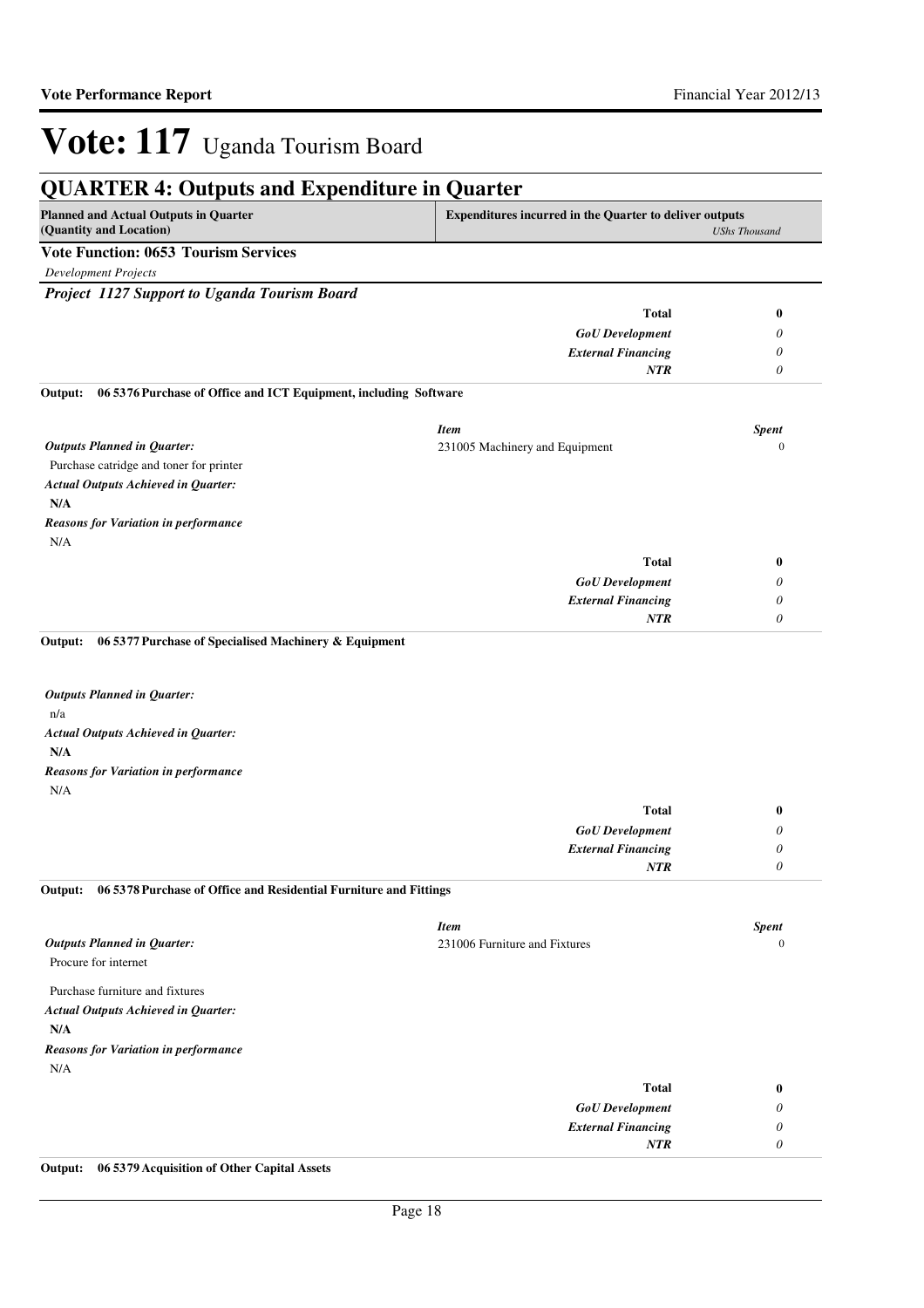#### **QUARTER 4: Outputs and Expenditure in Quarter Planned and Actual Outputs in Quarter (Quantity and Location) Expenditures incurred in the Quarter to deliver outputs**  *UShs Thousand* **Vote Function: 0653 Tourism Services** *Development Projects Project 1127 Support to Uganda Tourism Board* n/a **N/A** *GoU Development External Financing* **Total** *0 0 0* **0** *Actual Outputs Achieved in Quarter: Outputs Planned in Quarter: NTR* N/A *Reasons for Variation in performance Outputs Provided* n/a **06 5301 Tourism Promotion and Marketing Output:** *Outputs Planned in Quarter:*

**N/A** *Actual Outputs Achieved in Quarter:* N/A *Reasons for Variation in performance*

| <b>Total</b>              |  |
|---------------------------|--|
| <b>GoU</b> Development    |  |
| <b>External Financing</b> |  |
| NTR                       |  |

#### **06 5302 Tourism Research and Development Output:**

n/a **N/A** *Actual Outputs Achieved in Quarter: Outputs Planned in Quarter:* N/A *Reasons for Variation in performance*

| <b>Total</b>              | v                         |
|---------------------------|---------------------------|
| <b>GoU</b> Development    | υ                         |
| <b>External Financing</b> | $\boldsymbol{\mathsf{U}}$ |
| <b>NTR</b>                | .,                        |

**06 5303 Quality Control (Inspection, Registration, Licenses, Class. & Monitoring) Output:**

n/a **N/A** *Actual Outputs Achieved in Quarter: Outputs Planned in Quarter:* N/A *Reasons for Variation in performance*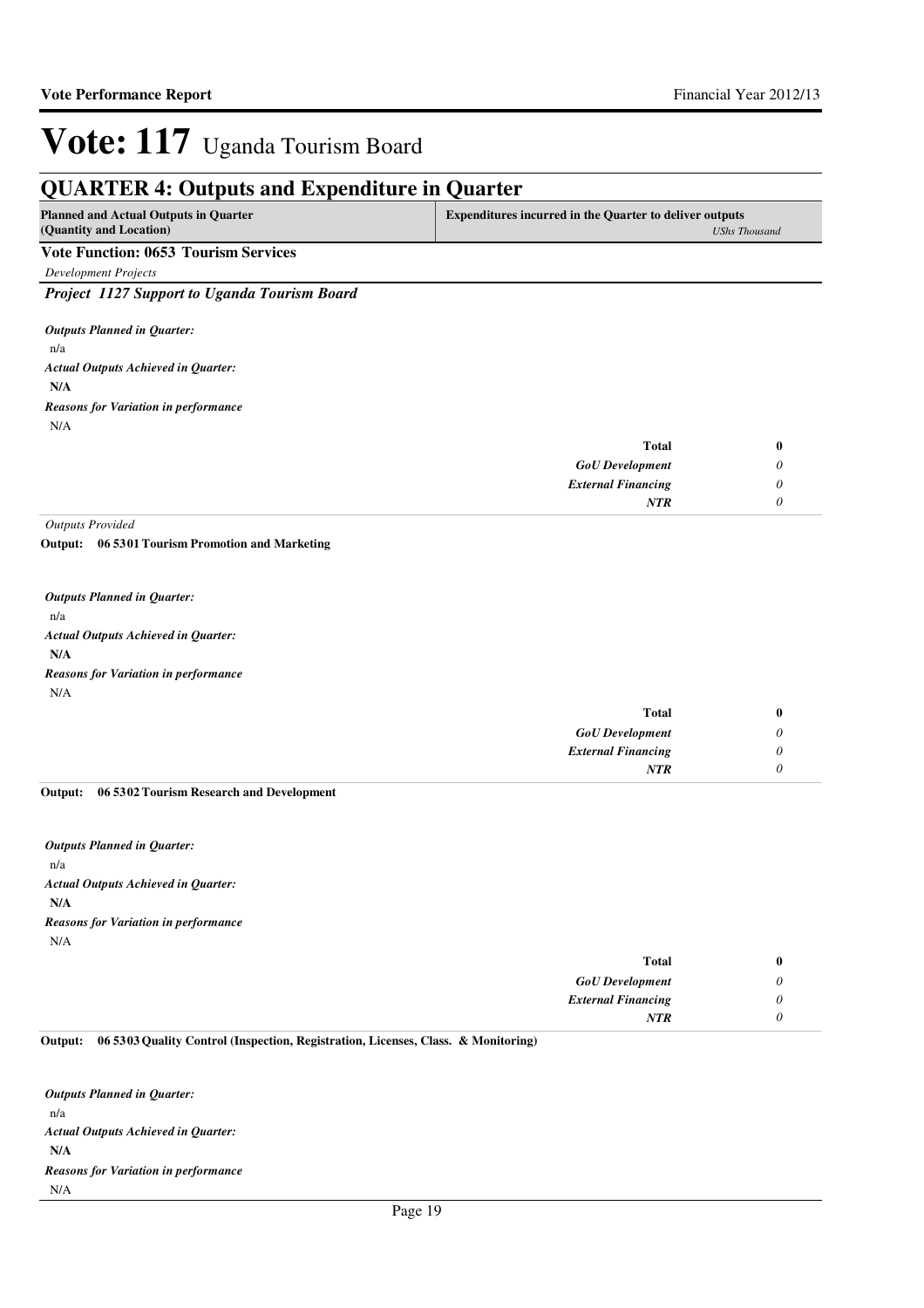## **QUARTER 4: Outputs and Expenditure in Quarter**

| <b>Planned and Actual Outputs in Quarter</b> | <b>Expenditures incurred in the Quarter to deliver outputs</b> |
|----------------------------------------------|----------------------------------------------------------------|
| (Quantity and Location)                      | UShs Thousand                                                  |
| <b>Vote Function: 0653 Tourism Services</b>  |                                                                |
| Development Projects                         |                                                                |

*Project 1127 Support to Uganda Tourism Board*

| <b>Total</b>              |  |
|---------------------------|--|
| <b>GoU</b> Development    |  |
| <b>External Financing</b> |  |
| NTR                       |  |
|                           |  |

**06 5304 Financial and Technical Support to Private Tourism Entities Output:**

n/a **N/A** *Actual Outputs Achieved in Quarter: Outputs Planned in Quarter:* N/A *Reasons for Variation in performance*

| v | <b>Total</b>              |
|---|---------------------------|
| υ | <b>GoU</b> Development    |
| υ | <b>External Financing</b> |
|   | <b>NTR</b>                |
|   |                           |

**06 5305 UTB Support Services (Finance & Administration) Output:**

n/a **N/A** *Actual Outputs Achieved in Quarter: Outputs Planned in Quarter:* N/A *Reasons for Variation in performance*

| Total                     | $\bf{0}$ |
|---------------------------|----------|
| <b>GoU</b> Development    | 0        |
| <b>External Financing</b> | 0        |
| NTR                       | 0        |
| <b>GRAND TOTAL</b>        | 363,378  |
| <b>Wage Recurrent</b>     | 97,544   |
| <b>Non Wage Recurrent</b> | 265,834  |
| <b>GoU</b> Development    | $\theta$ |
| <b>External Financing</b> | 0        |
| <b>NTR</b>                | 0        |